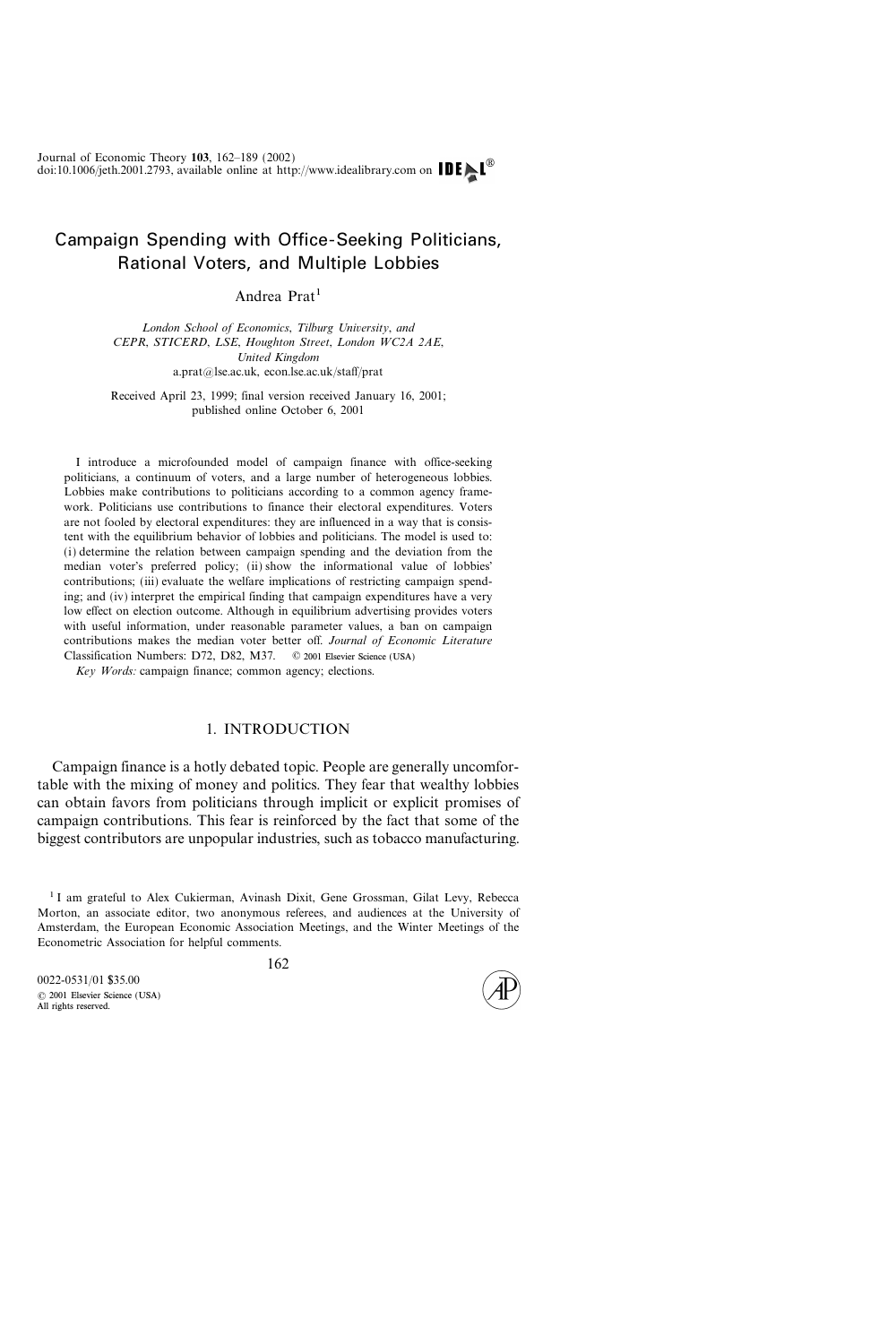To respond to voters' concerns, most Western countries have introduced some form of campaign finance regulation.<sup>2</sup>

It would be important to have a model to evaluate the opportunity of alternative forms of regulation. As Austen-Smith [4], Morton and Cameron [27], Laffont and Tirole [21, p. 634], and Baron [7] have stressed, we need a microfounded theory of political competition which gives a role to campaign expenditures. Most of the existing models assume that electoral spending influences voters in an ad-hoc way, while in order to make welfare comparisons one needs to know the voters' primitives.

Two types of model have been proposed. First, Austen-Smith [3] has developed a model of directly informative advertising. Voters observe candidates' positions with a certain error, and campaign expenditures reduce the variance of that error. Thus, spending is assumed to be directly informative. An equilibrium is derived in which candidates' positions are affected by the desire of receiving contributions. Contributions help candidates to get elected because risk-averse voters prefer candidates with a clearer policy position. Second, Potters, Sloof, and van Winden [30], Prat [31], and Dharmapala [14] use nondirectly informative advertising. Each candidate is characterized by a nonpolicy dimension (valence), which lobbies can observe more precisely than voters. The amount of campaign money that a candidate collects signals his valence to voters. Hence, the role of campaign advertising is not to convey a direct message but to credibly "burn" campaign money.<sup>3</sup>

The present paper follows the second strand in that it uses nondirectly informative advertising. While it cannot be denied that campaign advertising often provides voters with some kind of direct, verifiable information, many ads contain mostly vague claims and nonbinding promises. Experimental evidence indicates that television ads influence voters' choice, even when, by design, they are devoid of any direct information (Ansolabehere and Iyengar [2]).

One limitation of the existing papers in the second strand is that they assume that there is only one lobby. Besides the lack of realism, this

<sup>2</sup> See Levitt [25] for a discussion of existing regulation in the US. In principle one may restrict candidates' entries (campaign contributions) or candidates' expenditures (campaign spending), or both. The US Supreme Court has ruled that limits on spending are unconstitutional because they restrict the right to free speech. In contrast, limits on spending are in place in most European countries.

<sup>3</sup> An entirely different way of microfounding campaign expenditures is proposed in Austen-Smith [5, 6]. Lobbies give contributions in exchange for access to politicians. Politicians are not interested in campaign money per se. They only care about the information that lobbies can provide them with. However, in the spirit of Crawford and Sobel's [12], the extent of truthful information transmission is increasing in the preference congruence between a lobby and the politician. Campaign contributions signal preference congruence and therefore induce the candidate to grant access to the lobbies that make them.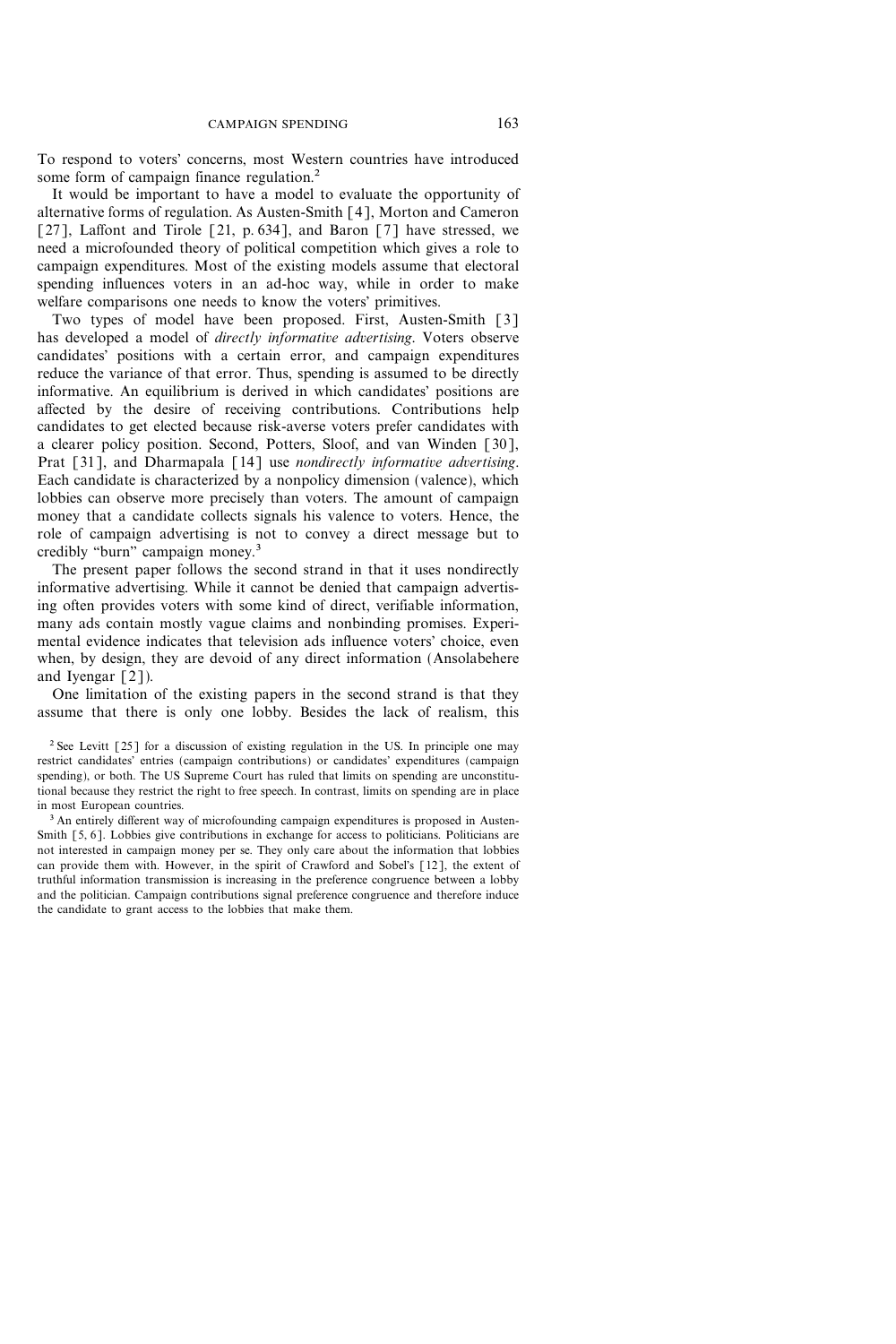assumption skews results against campaign advertising. A unique lobby has a strong bargaining power, which it is likely to use to force candidates into choosing policies that are very detrimental to voters. The main original contribution of this paper consists in developing a microfounded model of campaign advertising with multiple lobbies by combining a signaling model of noninformative advertising with common agency.

The model can be sketched as follows. There are three types of agents: politicians, lobbies, and voters. I employ a retrospective model of voting in which politicians maximize their chances of being re-elected. Voters are fully rational. They are heterogeneous and care about policy and *valence* of the politician in office. Valence denotes politicians' personal attributes, such as competence or charisma, which affect all voters in a similar way.

There are a large number of organized interest groups.<sup>4</sup> Policy is multidimensional but each lobby is interested only in a small subset of policy dimensions. Given the large number of lobbies, each lobby is small enough that the influence of its contributions on the electoral outcome is negligible. Therefore lobbies' contributions are service-induced. They offer money to politicians in exchange for favors which take the form of policy positions beneficial to lobbies.<sup>5</sup>

Asymmetric information plays a central role. Professional lobbyists are in a better position than common voters to observe the valence of politicians. Lobbies take into account information on valence when they make their contribution choices. They do not do it because they care about valence directly, but because voters may end up finding out about the politicians' valence. From the viewpoint of lobbies, the return of a dollar of contributions to a certain politician depends on the probability that the politician is re-elected. A high-valence politician is a better bet than a low-valence politician. Hence, lobbies are more willing to give to politicians they have positive information about.

Voters observe campaign expenditures and form beliefs about the valence of politicians. I require voters' beliefs to be consistent with the equilibrium behavior of lobbies and politicians. Campaign spending can influence voters only inasmuch as it brings them information.

One can say that, within the class of models of non-directly informative advertising, the present paper stacks the odds in favor of campaign contributions. Several key assumptions go in the direction of making campaign expenditures useful: voters are not fooled; lobbies have negligible market power; and politicians do not pocket the contributions but only use them

<sup>4</sup> Schlozman and Tierney [32] report over 5000 interest groups with paid personnel in Washington in 1981. Greenwood [16] reports more than 3000 groups with offices in Brussels.

<sup>&</sup>lt;sup>5</sup> The service-induced model has been shown to have a good predictive power by Snyder [33].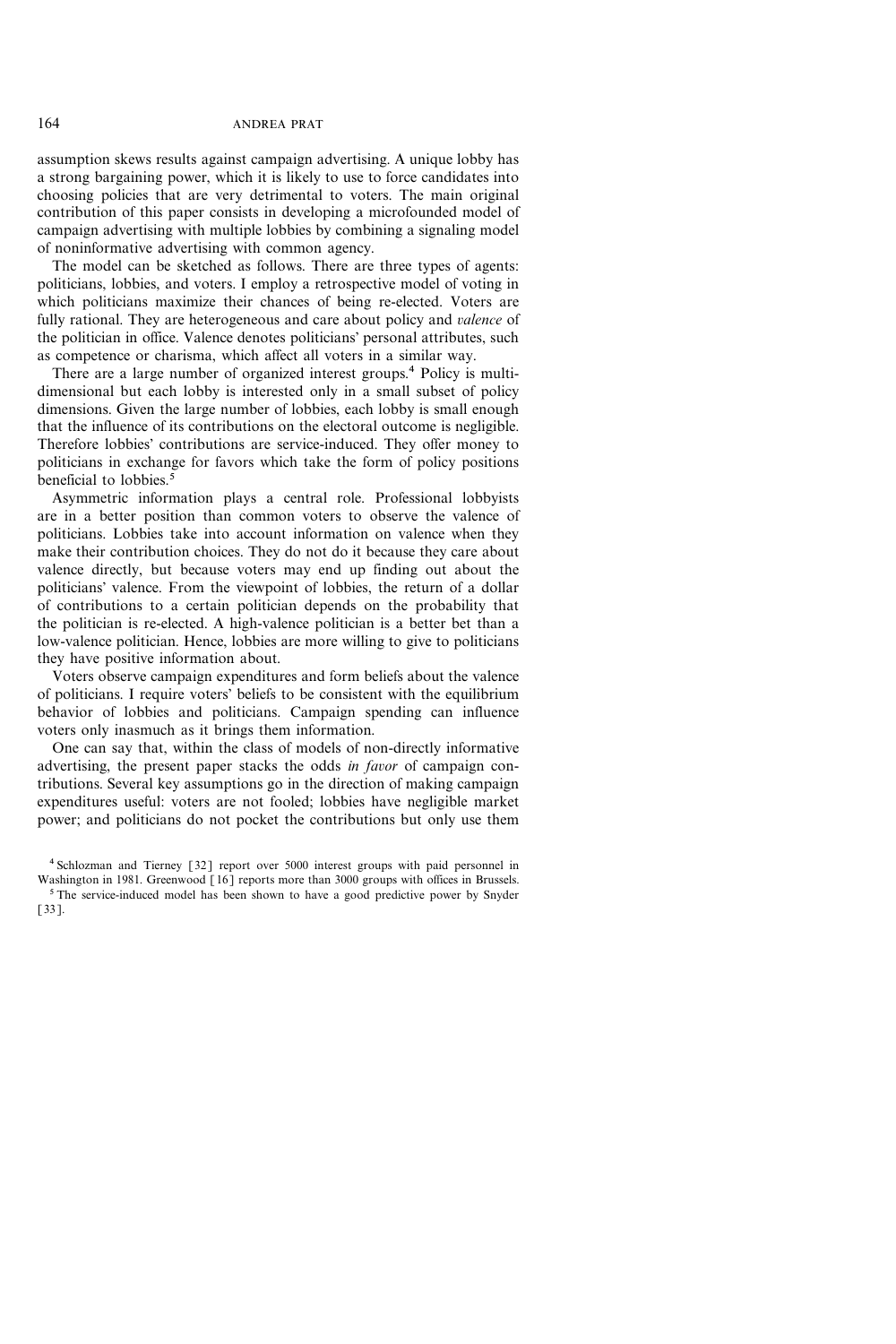for informative purposes. One could have assumed that, confronted with campaign advertising, voters act on impulse and then regret it. Or that some large lobbies have bargaining power against single candidates. Or, still, that contributions are actually just a form of corruption, with the connected wasteful transaction costs.

It is therefore surprising that in this model, under reasonable parametric assumptions, a ban on campaign contributions improves voter welfare (in a Utilitarian sense). The intuition for this result does not have to do with the fact that campaign spending is a wasteful activity. Rather, it is due to the policy bias that the incumbent generates in order to collect money to signal her type. In equilibrium, a candidate who makes low campaign expenditures is perceived as a candidate who *could not* get money from lobbies because he or she was seen as inept or uncharismatic. As this perception is correct in equilibrium, all good candidates are forced to sell out to lobbies. Under certain conditions (high informational asymmetry between lobbies and voters), the cost to voters of the candidate's selling out is higher than the expected informational benefit. The problem would be solved if voters could commit before the election not to look at advertising, but, as this commitment is not credible, there is scope for regulation.

The main simplifying assumption of this paper—which is worth stating upfront—is that only incumbents can receive campaign contributions. It is unclear whether this shortcut skews results in favor of or against campaign contributions. On the one hand, because strong incumbents deter prospective challengers, the valence of challengers tends to be negatively correlated with the valence of incumbents. Then, when two candidates compete for contributions and lobbies have insider information about both, advertising may become more informative because a dollar spent by one candidate is a positive signal for that candidate and a negative signal for the other. On the other hand, competition between candidates also shifts some bargaining power back to lobbies. In a one-lobby model, Prat [31] has analyzed the case in which two candidates can receive money. Competition between candidates allows the lobby to extract political favors, even when the lobby has no insider information. This happens because if one candidate rejects the lobby's offer, he is perceived as low quality while the other candidate is perceived as high quality.

This paper draws from two distinct strands of literature. The first is common agency theory. Introduced by Bernheim and Whinston [9], common agency offers a general framework to study the strategic interaction between interest groups and politicians. Grossman and Helpman [18] use common agency to analyze a general model of spatial voting with two candidates and two interest groups. The model allows politicians to derive utility both from policy and from office tenure and generates an endogenous distinction between electoral motive and influence motive. However,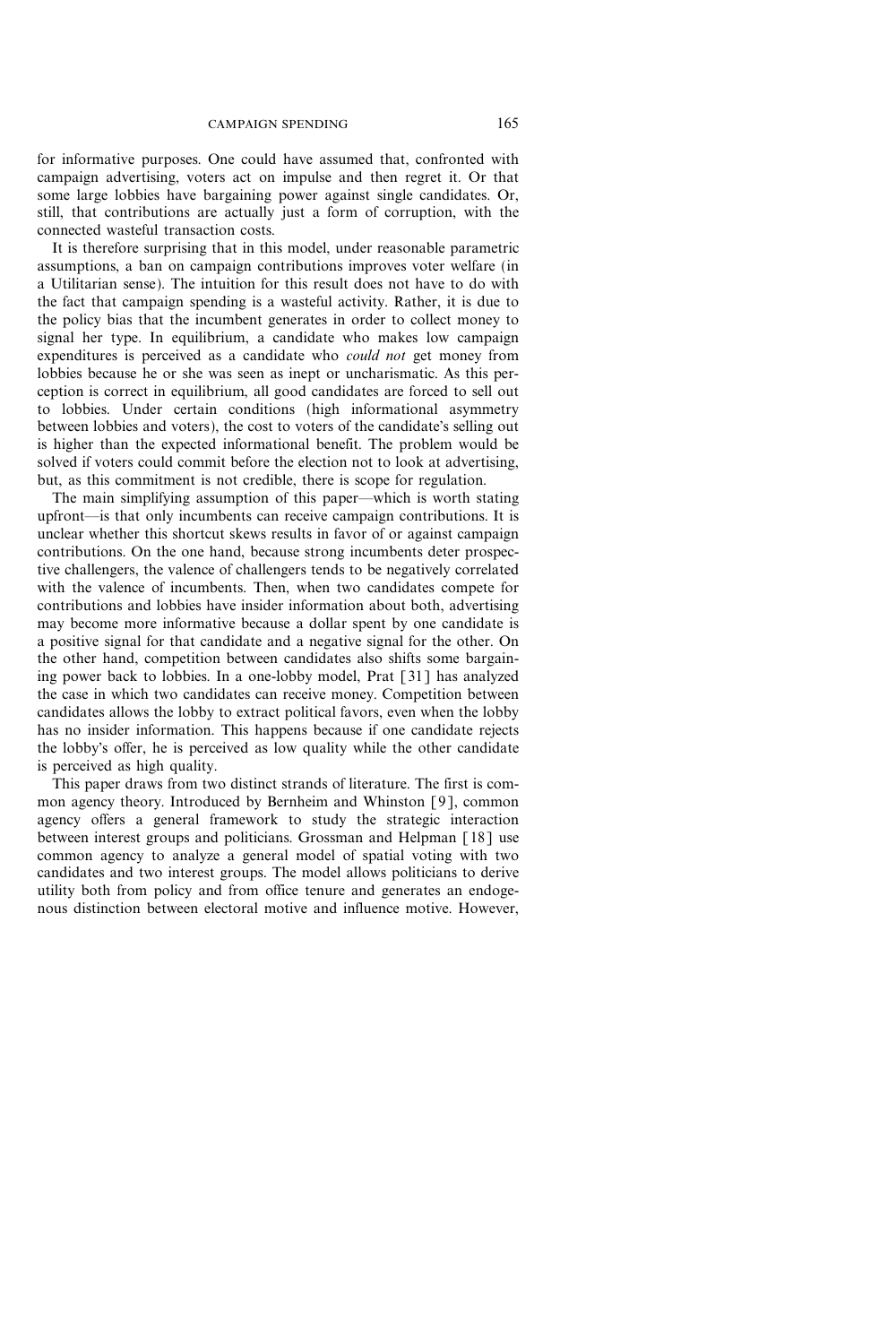the existing applications of common agency do not model voters' decision making or (as in the case of Grossman and Helpman [18]) assume that voters are influenced by campaign spending in an ad-hoc way.

The second strand is the industrial organization literature on commercial advertising (Kihlstrom and Riordan [19] and Milgrom and Roberts [26]). Advertising is assumed to be not directly informative. Consumers are affected not by its message, but by the amount of money spent on it (advertising on mass media is the most visible and credible way of burning money). For instance, a firm that is launching a new product may want to burn money in order to show its intention to stay in the market on the long-term. This in turn signals to consumers that the firm believes to have a high-quality product. I adopt the spirit of the literature on commercial advertising in assuming that voters (instead of consumers) interpret campaign expenditures (instead of advertising) in a way that is consistent with the structure of the model.

The plan of this paper is as follows. Section 2 presents the model and discusses its main assumptions. Section 3 deals with the supply-side of campaign finance. The goal of the politician is to collect a given amount of money (war chest) with the lowest political cost possible (*policy bias*). The game between the politician and the lobbies is modeled as a common agency problem. As a result, policy bias is determined as a function of desired war chest, concentration of lobbies' fundraising abilities, and the lobbies' belief on the probability that the politician is re-elected. Section 4 looks at the interaction between politicians and voters given the supply function of contributions. I construct a revealing equilibrium in which the amount of campaign spending fully reveals the politician's valence to voters. The game has other equilibria as well but they do not survive the Intuitive Criterion refinement. Section 5 analyzes the welfare properties of the revealing equilibrium in comparison with the equilibrium that would arise if campaign spending (or contributions) were forbidden by law. I identify a sufficient condition for campaign spending to decrease median voter welfare. If the precision of voter information is low enough, then the median voter is better off if spending is forbidden. Section 6 uses the present model to interpret the empirical finding that campaign spending has very little effect on electoral outcome. A low observed effectiveness of campaign spending is shown to imply that campaign spending decreases median voter welfare. Section 7 concludes.

## 2. MODEL

The model introduced in this section includes features of spatial voting, retrospective voting, and signaling games. In the spirit of retrospective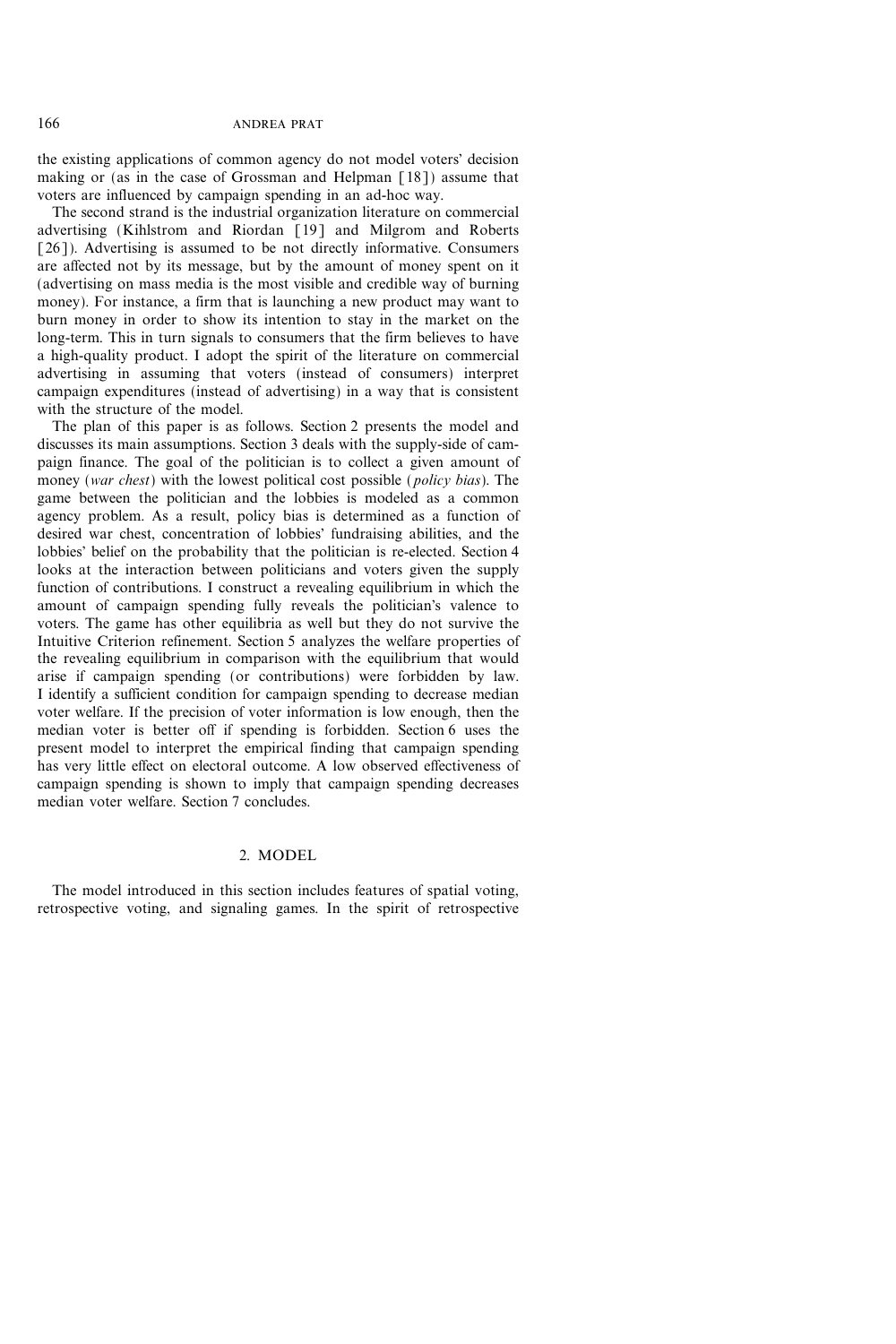voting, there are two terms. In the first term an incumbent (denoted with  $I$ ) is exogenously put in power. During the first term, lobbies offer  $I$ monetary contributions in exchange for favorable policy choices. Lobbies' offers will be modeled in a common agency framework a la Bernheim and Whinston [9]. After observing the lobbies' offers, I chooses a position, which he or she will not be able to modify in the future. As a result of his or her policy choice, I collects campaign contributions which will form his or her war chest. In the end of the first term, a challenger appears. The incumbent spends his or her war chest on campaign expenditures. Voters cast their ballot. In the second term, the election winner rules. The model includes asymmetric information.  $I$  is characterized by a valence variable (charisma, integrity, ability, etc.) which benefits all voters independently of their political opinions. The valence variable is perfectly observed by lobbies and by I but only imperfectly observed by voters.

Incumbent. In the first term, a politician is exogenously put in power. Her valence is given by  $g + \theta$ ,  $g \in \mathcal{R}$  is observed by all players including the voters and represents personal characteristics that can be verified (such as political record or performance in the first term). Instead,  $\theta \in \{0, h\}$  is perfectly observed by lobbies and by the candidate and imperfectly observed by voters.  $\theta$  captures those personal characteristics that cannot be verified (such as personal ability). The probability that  $\theta = h$  is denoted with  $q \in (0, 1)$ .

The policy space has  $n$  dimensions, where  $n$  is a large positive integer. *I* chooses  $p \in \mathbb{R}^n$ . Examples of policy dimensions are tariff rate on textiles, amount invested in education, strictness of abortion rule, etc. The choice of  $p$  is made in the first term and is valid for two terms. This assumption is meant as a reduced form of a reputational model in which politicians face a cost if they alter their policy positions significantly.

Voters. There exist a continuum of voters uniformly distributed on  $[-t, t]^n$  with  $t\geq 0$ . Given two vectors  $x=(x_1, ..., x_n)$  and  $y=(y_1, ..., y_n)$ , let the *Euclidean distance* between them be denoted as  $||x-y||=$  $\sqrt{\sum_{i=1}^{n} (x_i - y_i)^2}$ . If *I* has valence  $\theta$ , chooses *p*, and is re-elected, Voter  $j \in$  $\left[-t, t\right]$ <sup>n</sup> receives a second-term utility

$$
u_j^I(p, g, \theta) = g + \theta - ||p - j||.
$$

Thus, all voters equally benefit from valence but they have different opinions on policy. In this (nongeneric) multi-dimensional policy space, a voting equilibrium exists and the median voter theorem holds (Davis, DeGroot, and Hinich [13]).

One may doubt that utility is separable in policy and valence. A left-wing voter may prefer an inept right-wing politician to an effective right-wing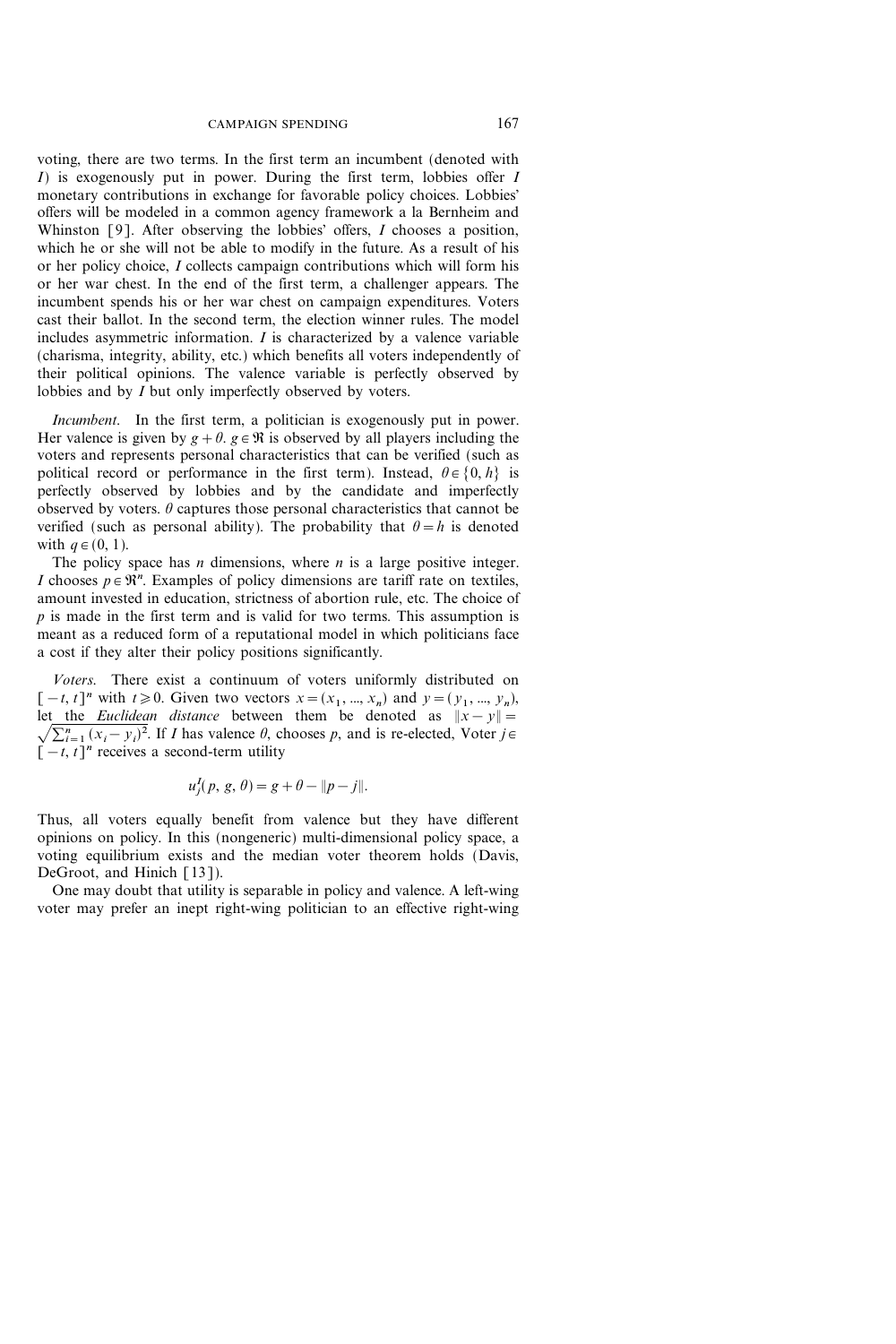## 168 ANDREA PRAT

politician because the latter is more likely to live up to his or her promises and pass right-wing legislation. Still, an inept politician creates pure inefficiencies which are costly to all citizens. I assume that this generalized inefficiency effect dominates the partisan effect.

Lobbies. Both in the US and in the EU, there exist a very large number of organized lobbies. Typically each lobby cares only about a limited set of issues. For instance, a group representing textile producers will try to influence tariff rates on textile products but will have no interest in the strictness of abortion rules. Vice versa, an anti-abortionist lobby will have no concern for textile tariffs. I capture this specialization phenomenon by assuming that each lobby cares only about one policy dimension.<sup>6</sup>

However, on each policy dimension there is usually more than one active lobby. To keep things simple, I assume that on each dimension exactly two lobbies are active and they have opposite interests. Each lobby minimizes the Euclidean distance from a bliss point, which is  $-1$  for one lobby and  $+1$  for the other. Hence, on dimension *i*, there is a right lobby *R*, with payoff (net of contributions)  $-k_i^R |1-p_i|$  and a left lobby  $L_i$  with payoff  $-k_i^L |1 + p_i|$ .<sup>7</sup> The parameters  $k_i^R$  and  $k_i^L$  are both positive and will be discussed shortly.

Let  $\varepsilon$  denote the probability of I winning the race, estimated by lobbies. Clearly,  $\varepsilon$  is determined in equilibrium. However, each lobby is small enough to take this probability as given. Without this feature, a multilobby model combined with candidate signaling would be intractable. The right lobby on *i* offers contribution schedule  $c_i^R(p)$ , while the left lobby on *i* offers contribution schedule  $c_i^L(p)$ . Contributions must be nonnegative. The expected payoffs of the two lobbies on policy line  $i$  are

$$
\Pi_i^R = -k_i^R (1 + \varepsilon) |1 - p_i| - c_i^R (p_i)
$$
 (1)

$$
\Pi_i^L = -k_i^L(1+\varepsilon) |1 + p_i| - c_i^L(p_i),\tag{2}
$$

where the  $1+\varepsilon$  factor comes from the fact that policy  $p_i$  is enacted with probability 1 in the first term and with probability  $\varepsilon$  in the second term.

The k-parameters play a crucial role in this analysis. They capture the importance of each lobby. A crucial aspect of interest group politics (See Schlozman and Tierney [32, Chap. 4]) is that lobby membership is not uniformly distributed across voters. Some segments of voters are overrepresented in lobbying. This may be due to institutional settings (people

<sup>6</sup> Lobbies represent voters, but only along one dimension. For instance, one voter may be represented on a dimension by his or her trade union, on another dimension by his or her religious affiliation, and yet on a third dimension by a car drivers' association.

<sup>&</sup>lt;sup>7</sup> The labels "left" and "right" have no relation with ideological positions. A left lobby on policy *i* has nothing in common with a left lobby on policy  $i \neq i$ .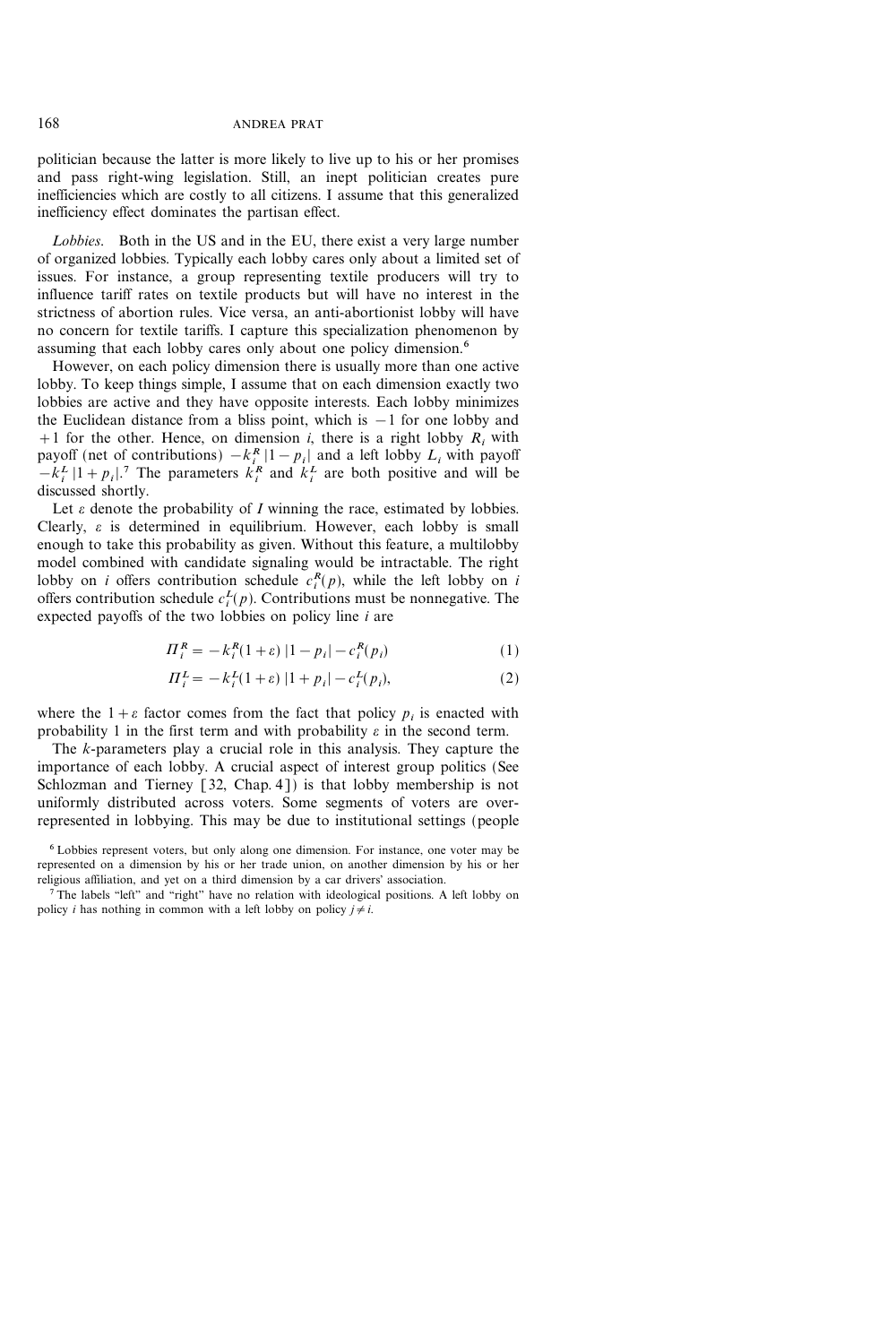who are in contact for other reasons are more likely to form a lobby) or to informational constraints (wealthy, better educated people are more likely to form a lobby). Thus the k-parameters can be viewed as the fundraising abilities of single lobbies.

Given the contribution schedules of all lobbies, I selects  $p \in \mathcal{R}$  and receives  $a = \sum_{i=1}^{n} \left[ c_i^R(p^*) + c_i^L(p^*) \right]$ . The amount a represents the incumbent's war chest. 8

Voter information. Voter information is as follows. With probability  $\rho$ voters have full information, that is, they observe a, p, and  $\theta$ . With probability  $1-\rho$  they have no direct information, that is, they only observe a. In that case, voters form belief  $\beta(a)$  on the characteristics of I.  $\beta(a)$  is determined in equilibrium.

To understand these (strong) assumptions, assume that information can be either verifiable (signals supported by hard evidence) or nonverifiable. Suppose there are neutral mass media that are as informed as lobbies but are constrained by libel law to publish only verifiable information.<sup>9</sup> In the first term, the media have published all verifiable information, which is described by g. The nonverifiable information left is  $\theta$  and p (assuming that the policy stance of the incumbent does not become immediately public is realistic because of the complex working of the legislative system: while roll calls are clearly verifiable, strategic behavior in committee work is hard to detect, and yet highly effective).

The media cannot publish  $\theta$  or p as long as they are nonverifiable. However, during the term, some new evidence may appear. This can take many forms: from discoveries about the incumbent's past to the way she handles a foreign policy crisis or to his or her voting behavior on current issues. The new evidence creates verifiable information and the media will compete to make it public. Thus, voters will receive additional signals on  $\theta$  and p.

These signals should be modeled in a general way as random variables generated by probability distributions conditional on the state of the world (e.g. Prat [31]). However, such a complex formulation would be intractable in the presence of multiple lobbies. Hence, I assume that the evidence that can appear during the term either provides full information or provides no information. A feature of this restriction is that information on valence is perfectly correlated with. information on policy. Without it, there

<sup>8</sup> In reality, lobbies have other instruments to influence policy, besides contributions: information provision to policy makers, ballot initiatives, issue ads, etc. As Bennedsen and Feldman [8] have shown, the use of these instruments is not independent. Contributions may crowd out information provision.

<sup>9</sup> But see Strömberg [34] for an analysis of the policy distortions arising in a world with independent but profit-maximizing mass media.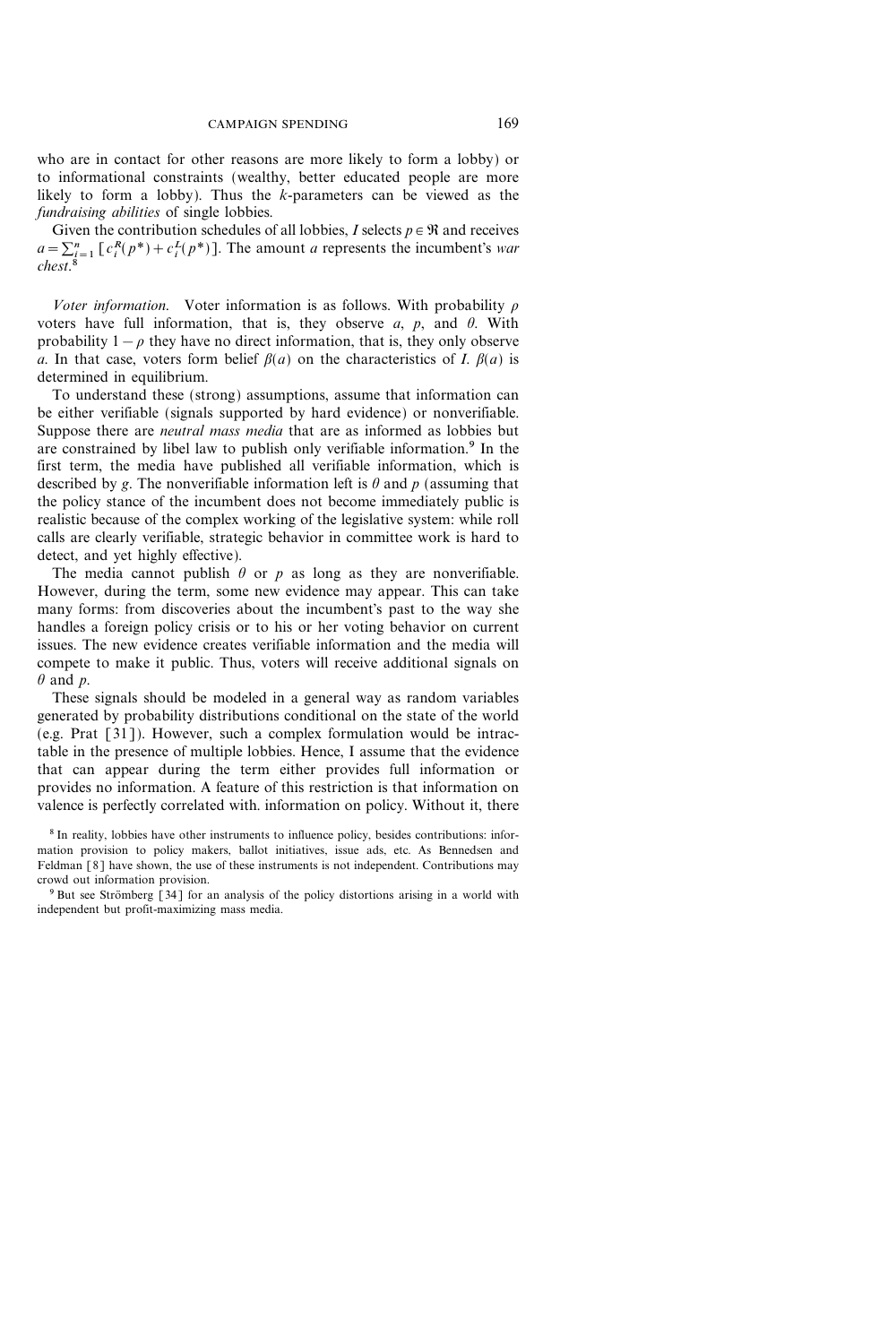## 170 ANDREA PRAT

would be cases in which evidence appears on some policy dimensions but not on valence, and this possibility would make the equilibrium of the signaling game hard to pin down. Yet, there do not seem to be obvious reasons why the arguments presented in this simple model would not extend to richer informational environments.

Challenger. At the, end of the first term a challenger appears. As the challenger has not been in office, he or she has not had the opportunity to collect a war chest. Therefore, the challenger makes zero campaign expenditures. I also assume that lobbies do not receive any insider information about the challenger. Thus, the expected valence of the challenger is common knowledge among all players and is given by expected valence  $x = E[g_c + \theta_c]$ . The assumption that only the incumbent can receive money is made for analytical simplicity.<sup>10</sup>

The challenger selects a policy vector  $p_c$ . Voter j casts his vote for the incumbent if and only if  $g + E[\theta - ||p - j||] \ge x - E[||p_c - j||]$ . As the median voter theorem holds in this environment, the challenger is elected if and only if the median voter votes for him. The challenger maximizes his probability of being elected by selecting the median voter's preferred policy, independent of the valence and the policy of the incumbent. Hence,  $p_c=0$ is a dominant strategy for the challenger, and, for the rest of the paper, I assume that the challenger caters to the median voter. Then, the incumbent is elected if and only if

$$
g + E[\theta - ||p||] \ge x.
$$

During the first term, the identity of the challenger is not known. I and the lobbies have common prior on  $x$  given by the cumulative distribution  $F(x)$  continuous and with full support on  $[0, \infty)$ .  $F(x)$  is assumed concave in  $x$ , which means that the frequency of challengers is decreasing with quality. The average quality of challengers may be lower, equal, or higher than the average quality of incumbents.

Probability of election. From the preceding discussion, it follows that the ex ante probability of election for  $I$  is

$$
e(g, \theta, p, a) = \rho F(g + \theta - ||p||) + (1 - \rho) F(g + \beta(a)),
$$
 (3)

that is, with probability  $\rho$ , I faces fully informed voters, while, with probability  $1-\rho$ , she faces voters who only observe a. Clearly, I will face a tradeoff between increasing her war chest  $a$  and keeping  $p$  not too

<sup>&</sup>lt;sup>10</sup> An additional complexity is pointed out by Morton and Myerson  $\lceil 28 \rceil$ , who show that, when both candidates can receive money and there are multiple lobbies, a coordination game among lobbies creates a generalized indeterminacy in the identity of the election winner.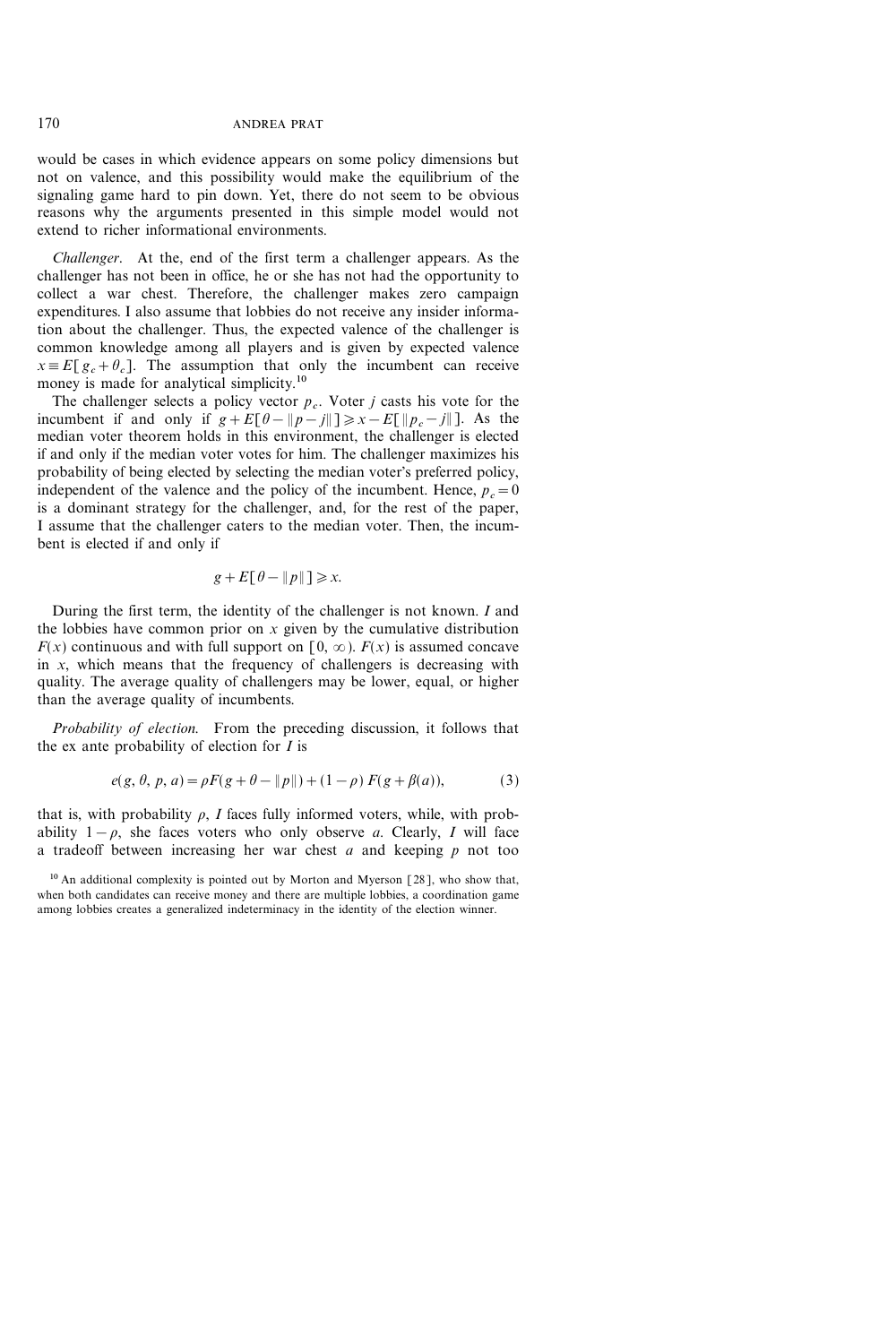far away from the median voter.  $I$  has no policy preferences and chooses the policy vector  $p$  in order to maximize his or her probability of election.

Policy Bias. The term  $\|p\|$  represents the Euclidean distance of the policy selected by I from the median voter's ideal policy. It can be seen as the *policy bias* of campaign contributions and will often be denoted with D (as in deviation). If campaign contributions are forbidden, the incumbent caters to the median voter by setting  $D=0$ . Hence, a deviation from 0 is only motivated by the desire of attracting higher contributions.

Timing of the race. To summarize:

1. First term: The incumbent  $I$  is in office. Everybody observes  $g$ . Lobbies and I observe  $\theta$ . Lobbies choose contribution schedules. I sets  $p^*$ and receives a war chest  $a = \sum_{i=1}^{n} [c_i^R (p^*) + c_i^L (p^*)]$ .

2. *Electoral campaign*: A challenger with expected valence  $x$  appears. I uses a for campaign expenditures. With probability  $\rho$  voters are perfectly informed. With probability  $1-\rho$  they only observe a. Voters cast their ballot.

3. Second term: If I is elected,  $p^*$  is implemented. If the challenger is elected, 0 is implemented. Payoffs are made.

## 3. THE SUPPLY OF CAMPAIGN FUNDS

This section deals with the supply of campaign contributions. It is only a partial equilibrium analysis in which the incumbent's probability of election is taken as exogenous. Voters are not in the picture yet. The next section will consider the equilibrium of the whole model. Each lobby offers a contribution schedule to  $\overline{I}$ . A lobby interested in dimension *i* offers a payment contingent on  $p_i$ . This payment will also depend on the estimated probability that  $I$  is re-elected. As there is a large number of lobbies,

Assumption 1. Each single lobby takes I's probability of re-election as given.

As all lobbies have the same information, they estimate the same probability of re-election, which we denote with  $\varepsilon$ . Clearly,  $\varepsilon$  will depend on all the variables lobbies can observe, that is, g and  $\theta$ .

Consider an incumbent with an estimated re-election probability  $\varepsilon$ who wants to raise a campaign war chest  $a$ . From  $(3)$ , her goal is to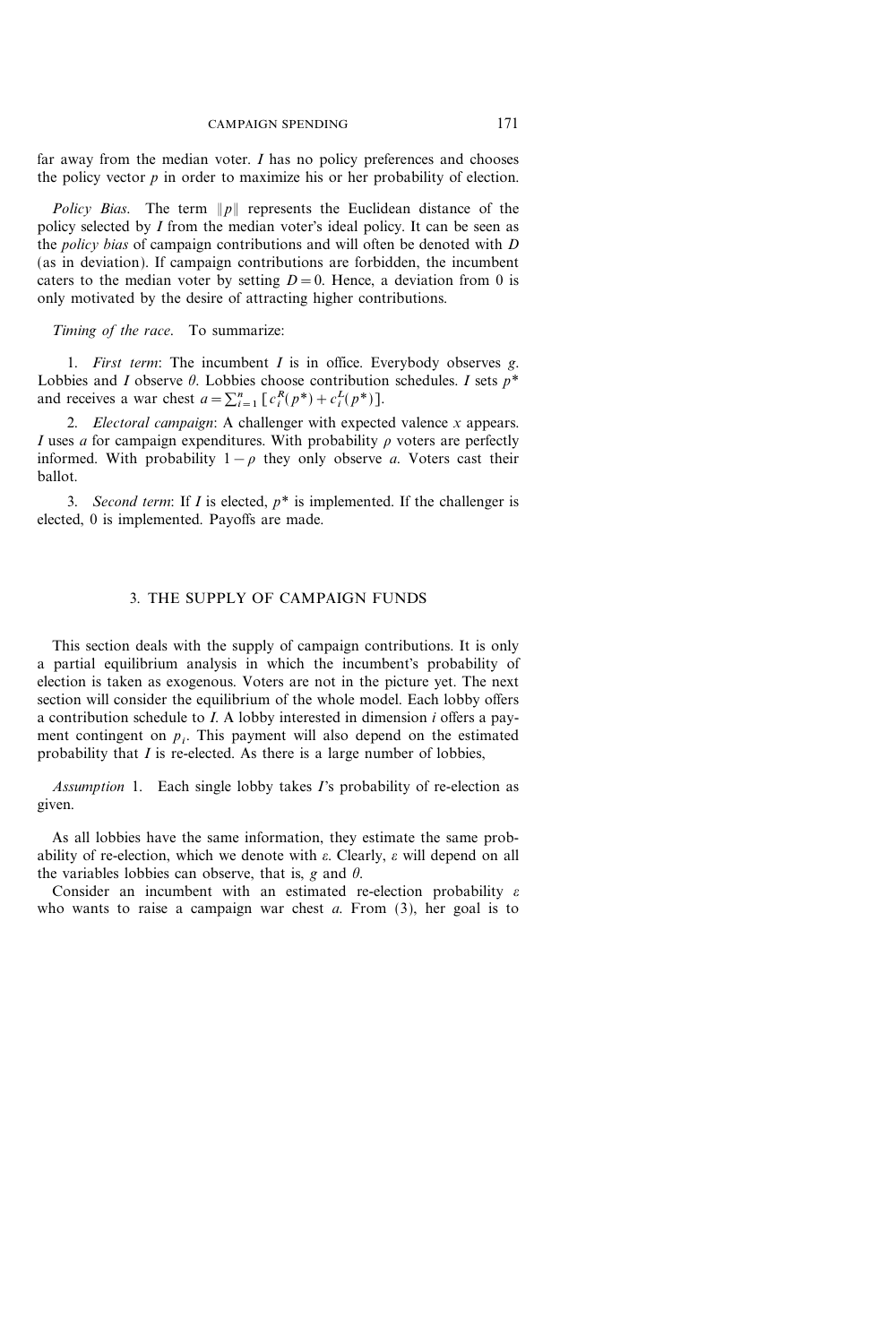minimize the Euclidean distance of  $p$  from the median voter's preferred policy 0. Such distance is  $\|p\|$ . Then, I's problem can be rewritten as:<sup>11</sup>

$$
\min_{p} \sum_{i=1}^{n} p_i^2
$$
  
subject to 
$$
\sum_{i=1}^{n} [c_i^R(p_i) + c_i^L(p_i)] \ge a.
$$
 (4)

We suppose that contribution schedules are continuous and differentiable (in the proof of Proposition 1, it will be shown that this is the case) and we form the Lagrangian for problem (4):

$$
L(p, \lambda) = -\sum_{i=1}^{n} p_i^2 + \lambda \left( \sum_{i=1}^{n} [c_i^R(p_i) + c_i^L(p_i)] - a \right).
$$
 (5)

Each single lobby takes the contribution schedules of other lobbies and the Lagrange multiplier  $\lambda$  as given. Then, from the point of view of a lobby on dimension  $i$ ,  $\Gamma$ 's problem becomes:

$$
L_i(p_i, \lambda) = -p_i^2 + \lambda [c_i^R(p_i) + c_i^L(p_i)].
$$
 (6)

Lobbies on *i* know that *I* gets a marginal benefit  $\lambda$  for each dollar of contributions from lobbies on i. This marginal benefit is independent of the contribution schedules of lobbies on  $i$ . If  $I$  reduces the amount of money she gets from dimension i she can increase the amount she gets from all other lobbies by an infinitesimal amount. As there are a large number of lobbies and contribution schedules are assumed to be differentiable, this has an infinitesimal effect on  $\lambda$ . I assume that there exist some dimensions on which  $k_i^R \neq k_i^L$ . This excludes the extreme case in which  $\frac{d}{dp_i} c_i^R(p_i)$  +  $c_i^L(p_i) = 0$  for all dimensions and all policies. In that case  $\lambda \to \infty$  and the following analysis is not applicable.

Thus, lobbies  $R_i$  and  $L_i$  solve respectively:<sup>12</sup>

$$
\max_{c_i^R(\cdot)} k_i^R (1 + \varepsilon) p_i^* - c_i^R (p_i^*)
$$
  
subject to:  $p_i^* \in \operatorname{argmax}_{p_i} L_i(p_i, \lambda),$  (7)

<sup>11</sup> Clearly, minimizing  $\sum_{i=1}^{n} p_i^2$  is equivalent to minimizing  $||p||$ . I use the former because it simplifies algebra.

<sup>12</sup> For simplicity, I assume that the bliss points of the two lobbies  $(-1 \text{ and } 1)$  are never reached, so that the problem is equivalent to a problem in which the right lobby maximizes  $p_i$  and the left lobby minimizes  $p_i$ .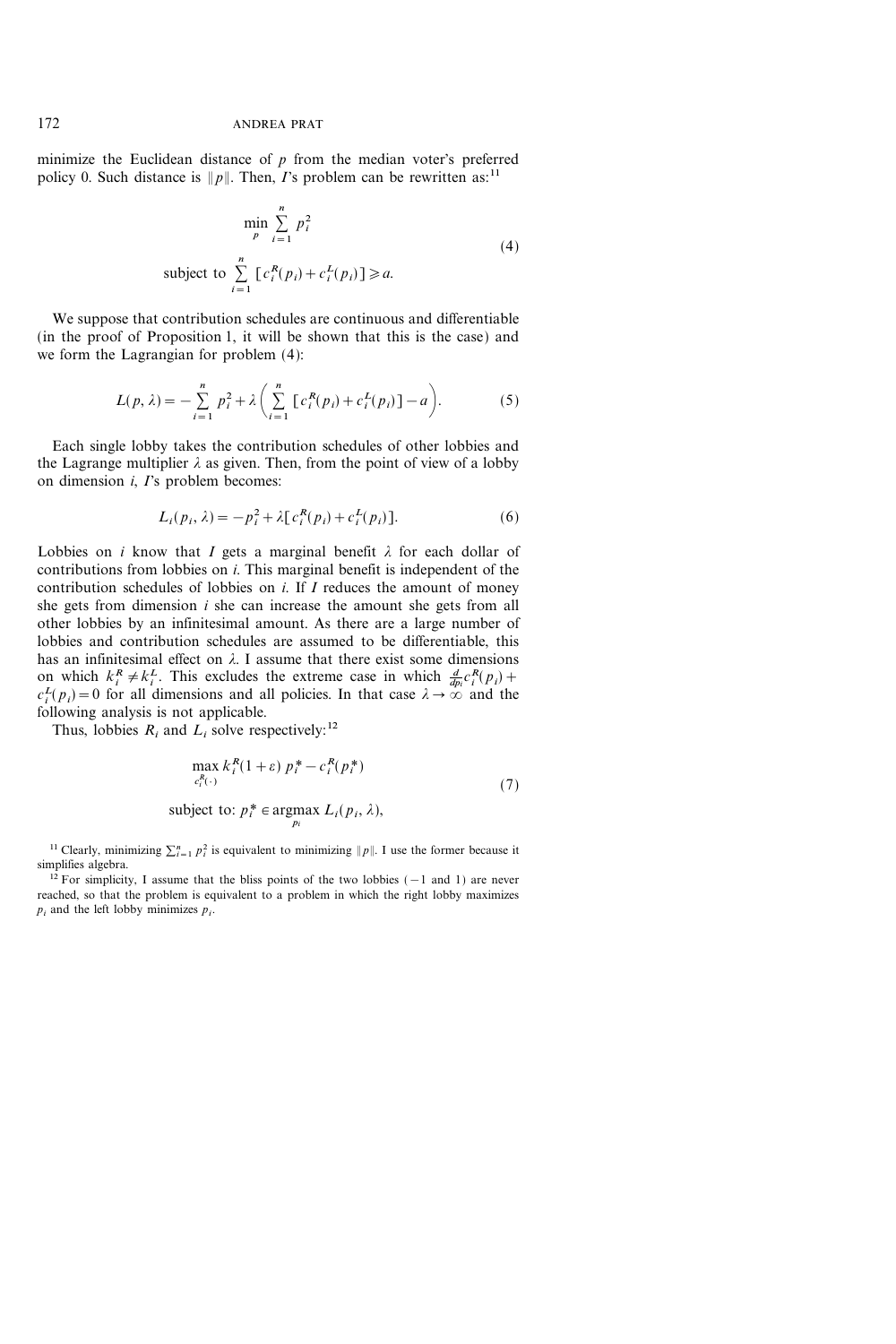$$
\max_{c_i^L(\cdot)} -k_i^L(1+\varepsilon) p_i^* - c_i^L(p_i^*)
$$
  
subject to:  $p_i^* \in \operatorname{argmax}_{p_i} L_i(p_i, \lambda).$  (8)

The game played between lobby  $R_i$  and lobby  $L_i$  according to (7) and (8) is a common agency problem (Bernheim and Whinston [9], Dixit, Grossman, and Helpman [15], Konishi, Le Breton, and Weber [20] and Laussel and Le Breton [22, 23]). Several principals (the lobbies on dimension *i*) offer money to the agent (the incumbent) conditional on the agent's action  $(p_i)$ . Common agency games tend to have multiple equilibria. However, one class of equilibria, called *truthful* equilibria, has been shown to be payoff-equivalent to the set of coalition-proof equilibria (Bernheim and Whinston [9]). A truthful equilibrium is an equilibrium in which the contribution schedule of each lobby follows the shape of the payoff function of that lobby less a constant and save for nonnegativity constraint. This property avoids equilibria in which lobbies fail to coordinate. In this paper I will only consider truthful equilibria.<sup>13</sup>

If on each policy dimension the two lobbies and the incumbent play truthful strategies, then it is possible to provide a simple characterization of the policy bias:

PROPOSITION 1. Suppose a truthful equilibrium arises on each policy dimension i. Then, given  $\varepsilon$ , the total policy bias needed to raise a is

$$
D \equiv ||p^*|| = \frac{a\delta}{1+\varepsilon},
$$

where

$$
\delta = 2 \frac{\sqrt{\sum_{i=1}^{n} (k_i^R - k_i^L)^2}}{\sum_{i=1}^{n} \left[ (k_i^L)^2 + (k_i^R)^2 \right]}.
$$

An important implication of Proposition 1 is that  $D$  is decreasing in the estimated probability of election  $\varepsilon$ . With a higher  $\varepsilon$ , lobbies believe that it is more likely that the policy vector  $p$  will be implemented for a second term. Therefore, they are willing to make higher contributions in order to

<sup>&</sup>lt;sup>13</sup> An important property of truthful equilibria is that they maximize the sum of payoffs of the principals and the agent. Here, this efficiency property means that the equilibrium maximizes the sum of payoffs of the lobbies and the incumbent (given  $\theta$ ). However, it says nothing about voters' payoffs, because the latter are not direct players in the common agency game.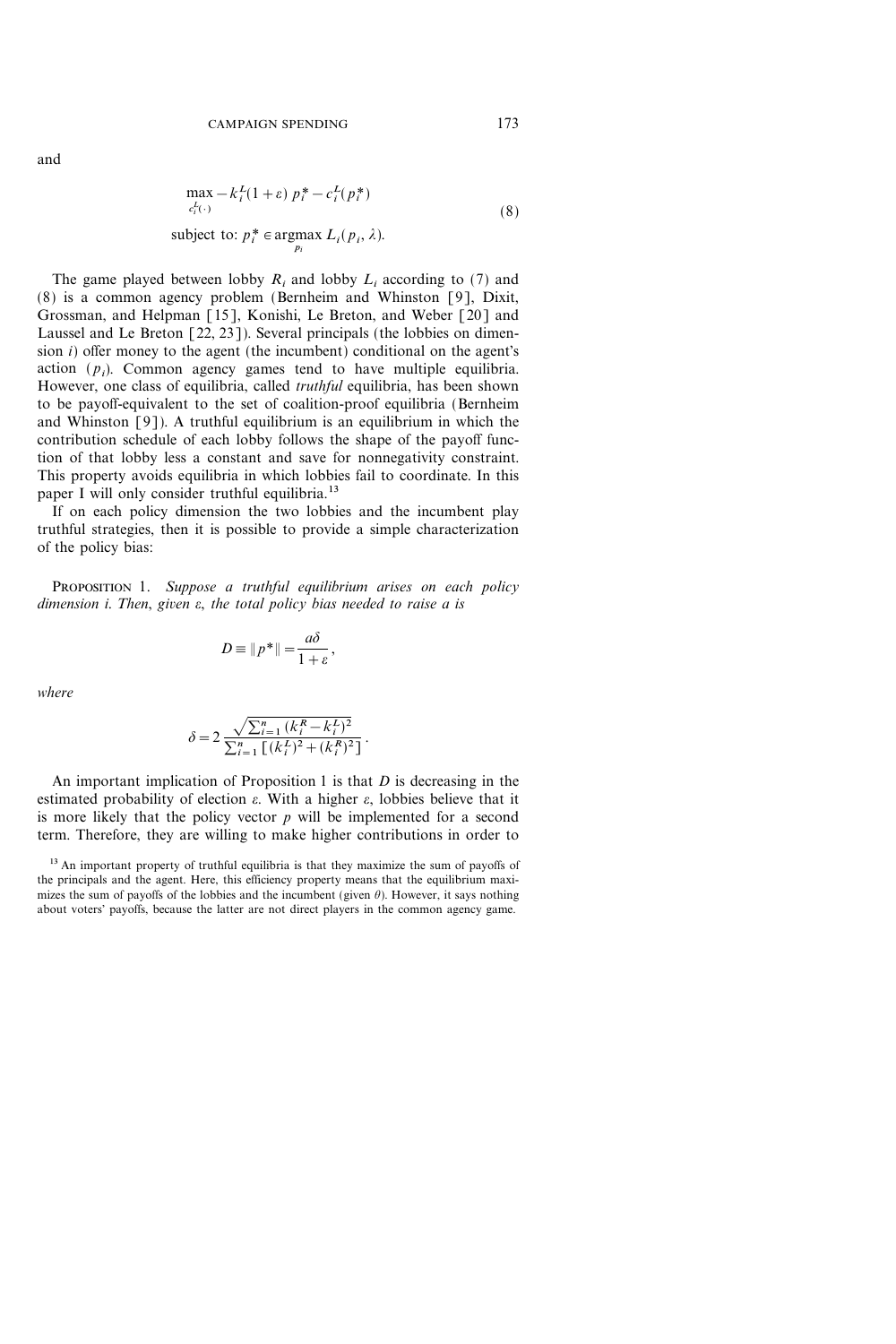steer p to their advantage. As we will see,  $\varepsilon$  depends positively on  $\theta$ . Hence, given a, a candidate with  $\theta = h$  incurs a lower policy bias than a candidate with  $\theta = 0$  in order to raise a. This will be the mechanism through which the amount of campaign contributions that one candidate has collected signal the candidate's  $\theta$  to voters.

Also, the policy bias is increasing in  $\delta$ . Recall that the k's represent the fundraising abilities of each single lobby. Then,  $\delta$  can be seen as a *concen*tration index of fundraising abilities. There are two extreme cases. If, on every policy dimension, both lobbies have the same fundraising ability, then  $\delta \rightarrow 0$  (recall that the case in which  $\delta$  is exactly zero cannot be treated here). This is the best-case scenario for the incumbent. She collects the highest amount of contributions by choosing the median voter's ideal policy. The other extreme case occurs if on each dimension one lobby has no fundraising ability, which is as if only one lobby were active on each dimension. Let us assume without loss of generality that only right lobbies are active. Then,  $\delta = 2/\sqrt{\sum_{i=1}^{n} (k_i^R)^2}$ . This is the worst-case scenario for the incumbent. Each lobby is a monopolist on its own dimension. Hence, for a given  $a$ , the policy bias increases as fundraising ability is more unequally distributed on each dimension.

# 4. EQUILIBRIUM ON THE CONTRIBUTION MARKET

After examining the supply side of campaign finance, we turn to the demand side and we find the equilibrium of the whole model. The incumbent wants money to be able to influence voters. Voters are influenced by campaign expenditures because they take them as signals that the incumbent has a high valence. This section makes this argument formally by determining the existence and the properties of revealing equilibria.

Let

$$
D_{\theta}(a) = \frac{a\delta}{1 + \varepsilon_{\theta}}\tag{9}
$$

$$
e_{\theta}(a) = \rho F(g + \theta - D_{\theta}(a)) + (1 - \rho) F(g + \beta(a)).
$$
 (10)

The function  $D_{\theta}(a)$  comes from Proposition 1 and represents the policy bias I must choose to collect a from lobbies if she is of type  $\theta$ . The function  $e_{\theta}(a)$  comes from (3) and gives the election chance of I if she collects a war chest a and if her type is  $\theta$ .  $\beta$ (·) and  $\varepsilon$  are beliefs and will be determined in equilibrium.

Let us define a *revealing equilibrium* as  $\langle a_0, a_h, \varepsilon_0, \beta(\cdot) \rangle$  such that  $a_0 \neq a_h$  and, for  $\theta \in \{0, h\},\$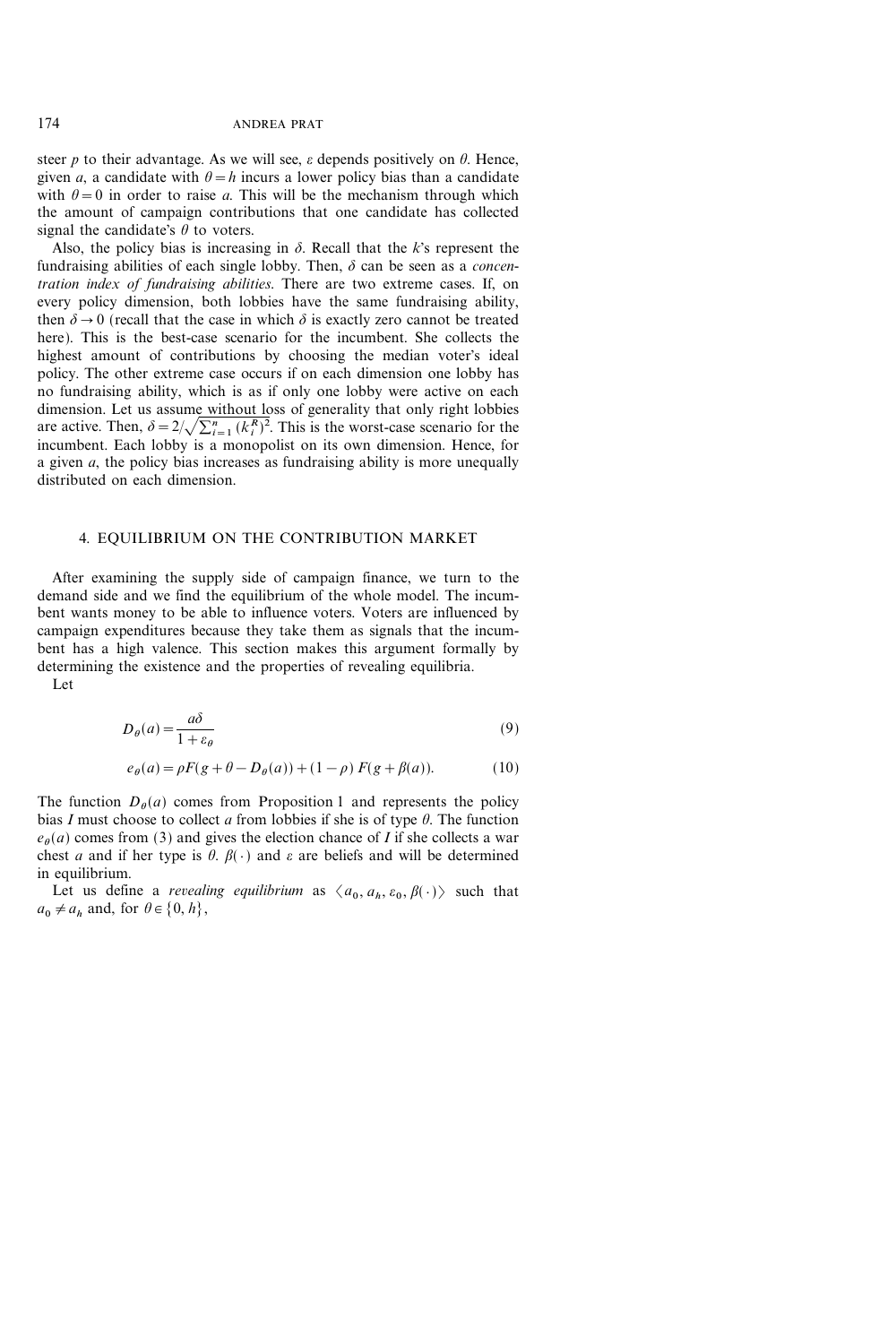$$
a_{\theta} = \underset{a}{\operatorname{argmax}} \, e_{\theta}(a), \tag{11}
$$

$$
\varepsilon_{\theta} = e_{\theta}(a_{\theta}),\tag{12}
$$

$$
\beta(a_{\theta}) = \theta + D_{\theta}(a_{\theta}),\tag{13}
$$

where (11) gives the incumbent's best reply given the beliefs of voters and lobbies and (12) and (13) require beliefs to be consistent. By combining (11) and (13), we immediately see that

LEMMA 1. In a revealing equilibrium: (i)  $e_0(a_h) \leq e_0(a_0)$ ; (ii)  $e_h(a_h) \geq$  $e_h(a_0)$ ; and (iii)  $a_h > a_0$ .

Conditions (i) and (ii) are familiar incentive-compatibility constraints. Condition (iii) guarantees that the high type takes a more costly action (in terms of policy bias) than the low type. If this were not the case, then the low type would gain by pretending to be a high type, which would violate (i).

To find a revealing equilibrium we guess the form of voters' beliefs and we construct the equilibrium from there. The resulting equilibrium has the property of achieving revelation with the smallest policy bias. Suppose that voters have beliefs

$$
\beta(a) = \begin{cases}\n-D_0(a) & \text{if } a < a^* \\
h - D_h(a) & \text{if } a \ge a^*\n\end{cases}
$$
\n(14)

for some  $a^*>0$ .<sup>14</sup>

With this type of beliefs, any  $a \in (0, a^*)$  is dominated by  $a = 0$  and any  $a \in (a^*, \infty)$  is dominated by  $a = a^*$ . Therefore, we can restrict our attention to  $a \in \{0, a^*\}$ . The three conditions of Lemma 1 become two:  $e_0(a^*) \leq$  $e_0(0)$  and  $e_h(a^*)\geq e_h(0)$ . However, we will assume that the former condition holds as an equality (this assumption is motivated in footnote 14). Thus, the conditions for a revealing equilibrium are:

$$
e_0(a^*) = e_0(0) \tag{15}
$$

$$
e_h(a^*) \ge e_h(0). \tag{16}
$$

By combining (10) and (14) and noticing that  $D_0(0) = D_h(0) = 0$ , we have

<sup>14</sup> This type of beliefs is common in the industrial organization literature on advertising with rational voters. See, for instance, Milgrom and Roberts [26].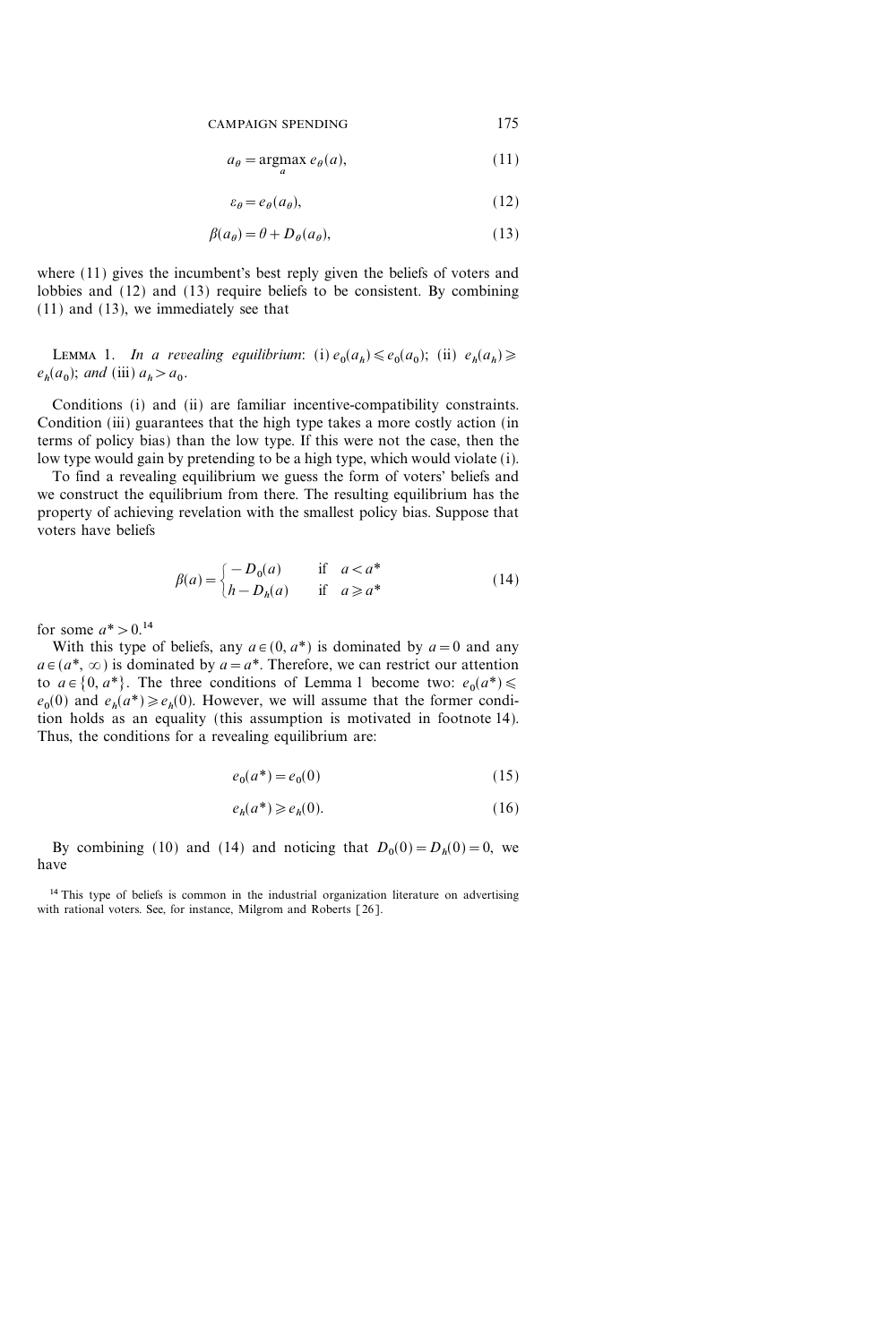$$
e_0(0) = F(g); \tag{17}
$$

$$
e_0(a^*) = \rho F(g - D_0(a^*)) + (1 - \rho) F(g + h - D_h(a^*)); \tag{18}
$$

$$
e_h(0) = \rho F(g+h) + (1-\rho) F(g); \tag{19}
$$

$$
e_h(a^*) = F(g + h - D_h(a^*)).
$$
\n(20)

 $e_0(0)$  and  $e_h(a^*)$  are probabilities of election if I behaves according to his or her type.  $e_0(a^*)$  is the probability of election of a low type who collects a war chest  $a^*$  in order to be perceived as a high type. With probability  $\rho$ voters will call her bluff, otherwise they will fall for it.  $e_h(0)$  is the probability of election for a high type who does not bother to collect campaign funds. With probability  $\rho$  voters will find out her valence anyway, otherwise they will think she is a low type.

Now, we are ready to prove that the incentive-compatibility constraint for the low type implies the incentive-compatibility constraint for the high type:

LEMMA 2. (15) *implies* (16).

From Proposition 1, for any  $a'' > a'$  the following inequality holds

$$
D_h(a'') - D_h(a') < D_0(a'') - D_0(a').
$$

This is a single-crossing condition. The policy cost of additional campaign finance is higher for the lower type, which explains why Lemma 2 holds.

Again, by Proposition 1, there is a simple relation between  $D_0(a^*)$  and  $D_{h}(a^{*})$ :

$$
D_0(a^*) = \frac{1 + \varepsilon_h}{1 + \varepsilon_0} D_h(a^*).
$$

However, by (12), lobbies' beliefs must be consistent. Therefore,

$$
D_0(a^*) = \frac{1 + F(g + h - D_h(a^*))}{1 + F(g)} D_h(a^*).
$$
 (21)

By putting together (15) and (21), we have

$$
F(g) = \rho F\left(g - \frac{1 + F(g + h - D_h(a^*))}{1 + F(g)} D_h(a^*)\right) + (1 - \rho) F(g + h - D_h(a^*))
$$
\n(22)

in which the only unknown is  $D_h(a^*)$ . Let the minimum positive solution of (22) be denoted with  $D^*$ . A fixed point argument on  $D_h(0)=0$  and  $\lim_{a\to\infty} D_h(a)=\infty$  shows that  $D^*$  exists.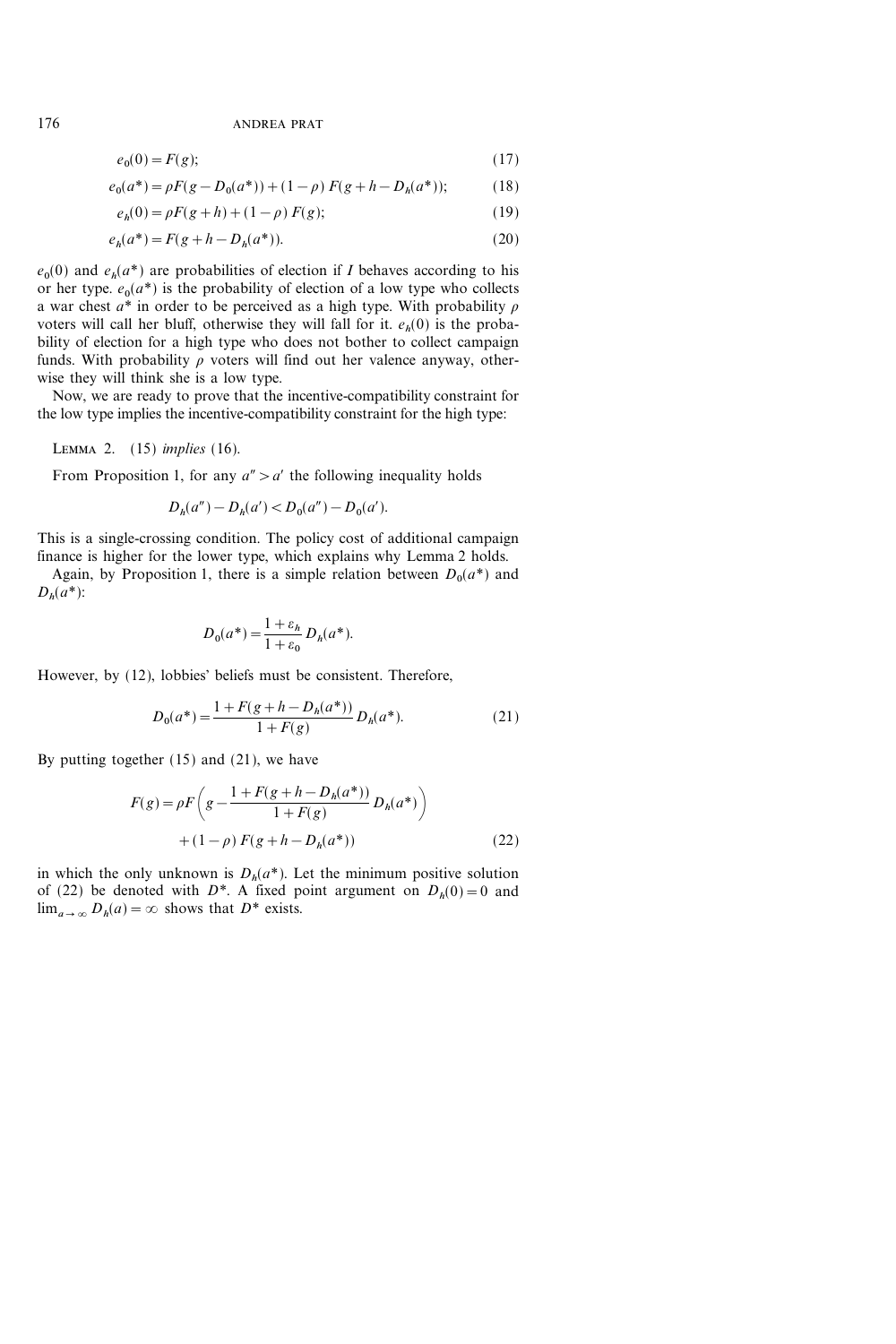By using Proposition 1, we have that  $a^* = (1 + \varepsilon_h) D^* / \delta$ , which, by (12), implies that

$$
a^* = \frac{(1 + F(g + h - D^*)) D^*}{\delta}.
$$
 (23)

The preceding discussion is summarized in:

PROPOSITION 2. There exists a revealing equilibrium in which  $a_0=0$  and  $a_h=a^*$ , where

$$
a^* = \frac{(1 + F(g + h - D^*)) D^*}{\delta},
$$
\n(24)

and  $D^*$  is the minimum positive solution of

$$
F(g) = \rho F\left(g - \frac{1 + F(g + h - D^*)}{1 + F(g)} D^*\right) + (1 - \rho) F(g + h - D^*).
$$
 (25)

Collecting a war chest is more "costly" for a low-valence incumbent because, for the same sum, she has to deviate further from the median voter's ideal policy. Proposition 2 finds the level of advertising  $a^*$  at which a low-valence incumbent is indifferent between selling out and not selling out. Instead, at  $a^*$ , a high-valence incumbent is strictly better off advertising because the loss she incurs when voters observe valence and policy directly is more than compensated by the benefit she gets when they do not receive a signal and they rely on advertising. This generates a fully revealing equilibrium in which a low-valence incumbent receives no money and chooses the median voter's ideal policy while a high-valence candidate receives enough money to credibly signal that she is not a low-valence candidate. With probability  $1-\rho$ , voters do not observe the valence and policy of the incumbent directly, but they infer it from the amount of advertising a. Thus, in equilibrium, voters are fully informed whether or not they observe valence and policy directly.

The equilibrium of Proposition 2 is not the only perfect Bayesian equilibrium of the game considered here. In particular, there is a pooling equilibrium in which voters refuse to draw inferences from campaign expenditures and therefore the incumbent has no reason to make any (and therefore there are no campaign contributions either). In a pooling equilibrium, when voters are uninformed, they do not learn the type of the candidate. The pooling equilibrium is supported by voters' beliefs  $\beta(a) = gh$ for any a (recall that  $q \equiv Pr(\theta = h)$ ).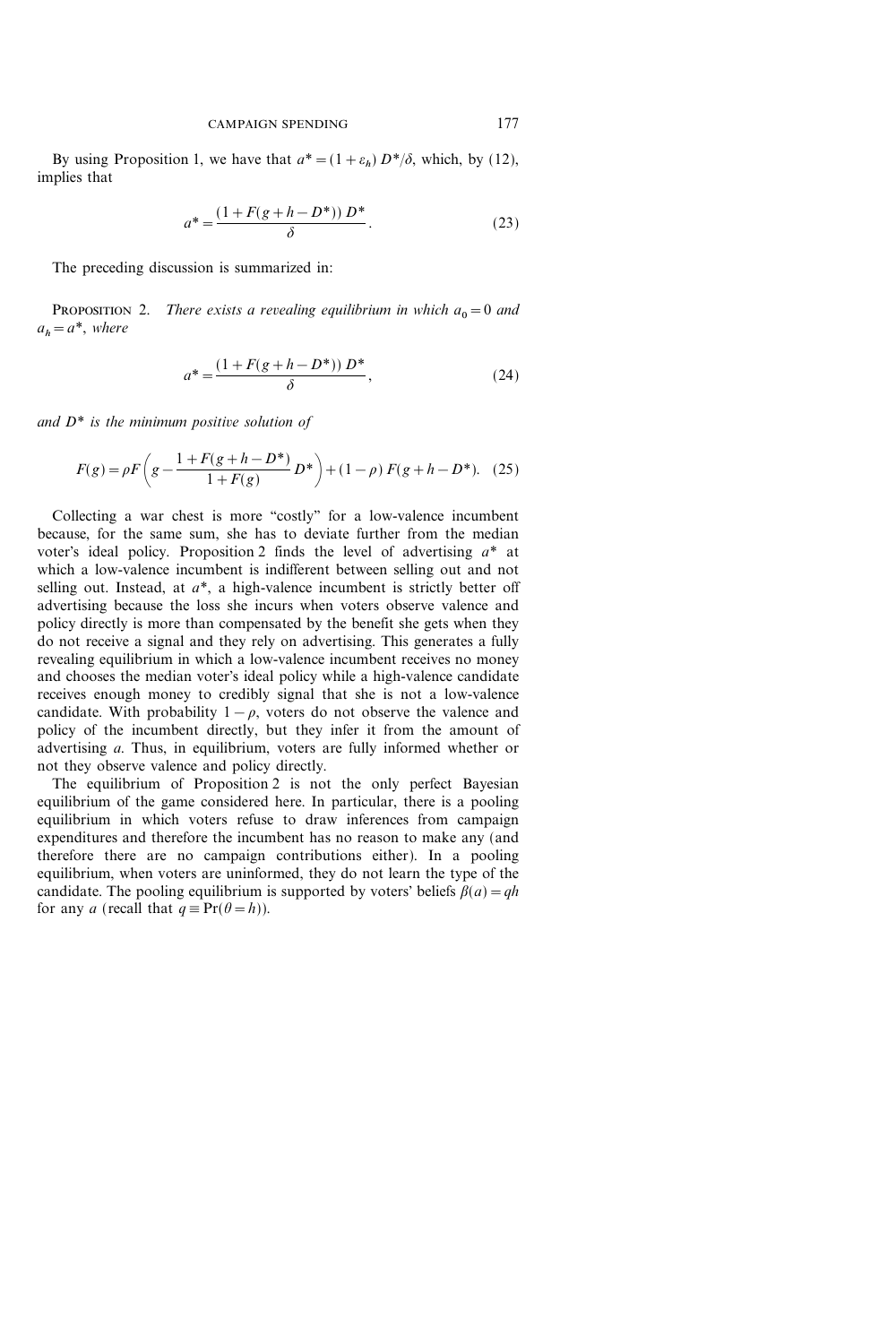To verify the robustness of the pooling equilibrium, one can apply the well-known Intuitive Criterion by Cho and Kreps [11] which checks the plausibility of out-of-equilibrium beliefs. Suppose the incumbent makes a positive level of campaign expenditures  $a'$ . Voters should ask themselves what he or she is trying to signal. Suppose that, if voters believed that  $a'$ could only come from a high-type, then in fact a high type would be better off with  $a=a'$  rather than with  $a=0$ , while a low type would be worse off with  $a=a'$  than with  $a=0$ . Then, voters should conclude that only a high type may want to undertake such a deviation. In this case, one would say that the pooling equilibrium does not survive the Intuitive Criterion. Indeed, I prove that this is the case.

Proposition 3. The pooling equilibrium does not survive the Intuitive Criterion.

Hence, the fully revealing equilibrium of Proposition 2 appears to be more robust than the pooling equilibrium. From this point on, I will focus exclusively on the revealing equilibrium.<sup>15</sup>

Let us conclude the section with some comparative statics:

# PROPOSITION 4. An increase in  $\rho$  causes a decrease in  $D^*$  and in  $a^*$ .

Both policy bias and campaign expenditures go down as voters receive more direct information. A higher  $\rho$  reduces the incentive for a low-quality candidate to mimic a high-quality candidate and the latter can signal his or her type with a lower war chest. As a result, the high-quality candidate needs to make fewer concessions to lobbies. The negative relation between voter direct information and amount of campaign advertising predicted by Proposition 4 may be empirically testable. Ceteris paribus, a constituency with better informed voters (as measured before the effect of advertising) should experience lower levels of campaign spending.

#### 5. MEDIAN VOTER WELFARE

Is the possibility of contributions beneficial or detrimental for voters? With campaign spending, I have argued that a revealing equilibrium is likely to arise. Voters learn the type of the candidate even when they are

<sup>&</sup>lt;sup>15</sup> There are other revealing equilibria besides the one in Proposition 2, which involve higher expenditure levels than  $a^*$ . From the analysis on pooling equilibria, it is immediate to see that also these other revealing equilibria are killed by the Intuitive Criterion. Suppose that voters believe that a candidate is a high type only if he or she spends at least  $a' > a^*$ . Then, with those beliefs, in equilibrium only  $a=0$  and  $a=a'$  are played. But, a deviation to  $a \in (a^*, a')$  can only come from a high type.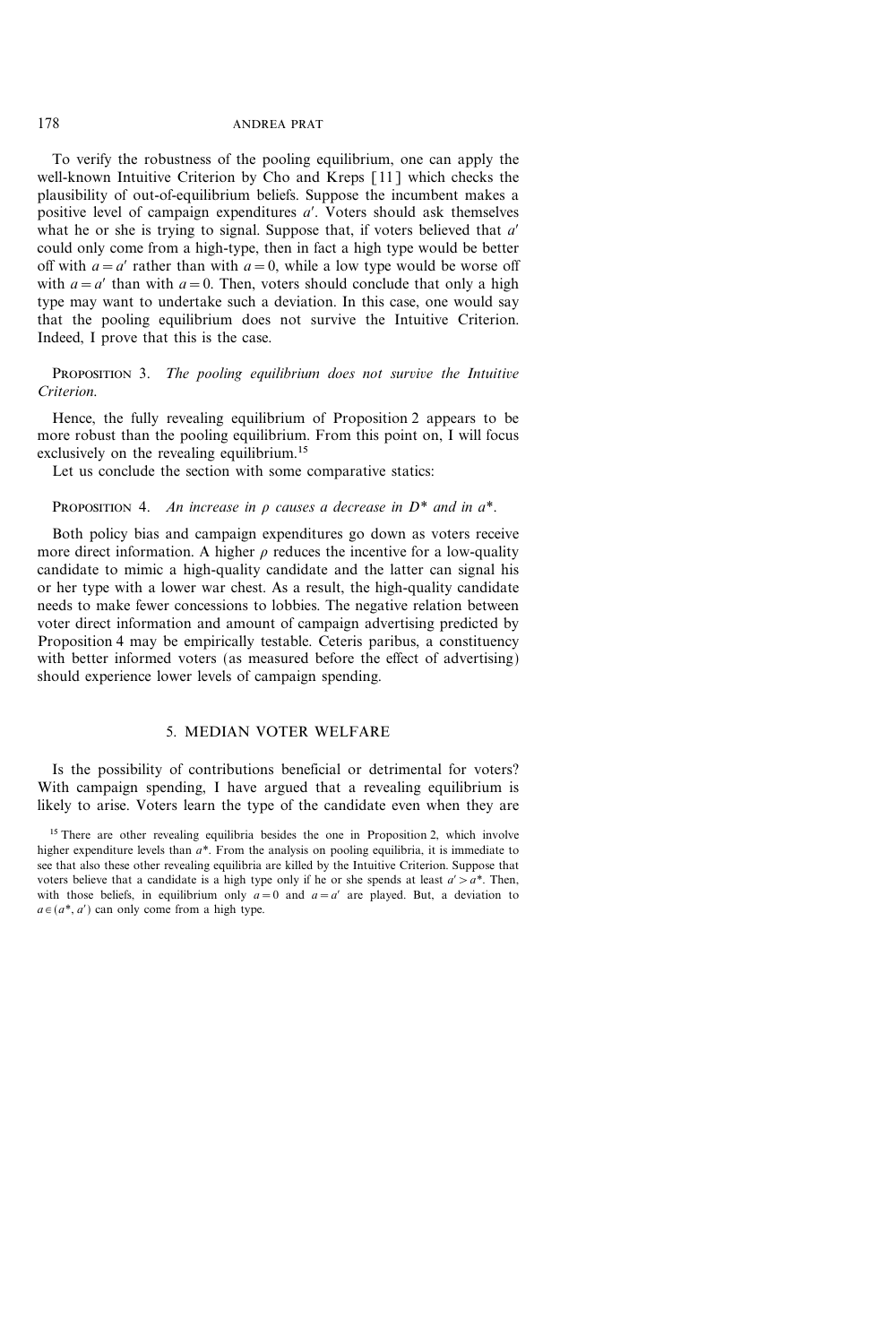uninformed, but high-type candidates deviate from the median voter's ideal policy in order to secure campaign contributions from lobbies. Without campaign spending, the incumbent cannot signal her type. With probability  $1-\rho$  voters ignore  $\theta$ . On the other hand, the incumbent can always choose the median voter's ideal policy.

In this section I focus on the expected utility of the median voter. Here, this measure has both a normative and a positive interpretation. The normative interpretation is that, as voters are symmetrically distributed, the median voter welfare is a reduced form of the integral of utility over the continuum of voters, that is, the Utilitarian social welfare. Note that this definition of welfare does include the utility of lobby members. They are counted in the same way as other voters. Moreover, the definition does not include the direct inefficiency arising from campaign spending per se. Electoral expenditures are unproductive and can use scarce resources such as labor or paper. This additional cost should be counted in the welfare measure, but is not. Thus, if we find that welfare is higher when campaign spending is prohibited, this result holds a fortiori if we include the direct inefficiency arising from campaign spending.

The median voter's expected utility also answers the positive question: If, before the game is played a referendum is held to decide whether campaign contributions should be allowed, what would the outcome of the referendum be?

Let  $w_{\theta}$  be the median voter's expected utility if it is known that the incumbent has no policy bias ( $p_i=0$  for all i) and type  $\theta$ . Then,  $w_0=$  $E_r[\max(g, x)]$  and  $w_b = E_r[\max(g+h, x)]$ . Similarly, let  $\overline{w}$  be the median voter's expected utility if voters do not know what type the incumbent is (neither directly because they are informed nor indirectly because they infer it from campaign expediture):  $\overline{w} = E_x[\max(g+qh, x)]$ . Finally, let  $\tilde{w}_h$  be the median voter's expected utility if it is known that  $I$  is a high type who has chosen a policy bias  $D^*$ :  $\tilde{w}_h = E_x[\max(g+h-D^*, x)].$ 

Let  $W$  be the median voter's ex-ante utility, that is, his expected utility before receiving any information about the incumbent. Let  $W_n$  denote the case in which campaign spending (or campaign giving) is forbidden and let  $W<sub>s</sub>$  denote the case in which it is allowed:

$$
W_n = \rho((1-q) q_0 + qw_h) + (1-\rho) \bar{w}, \qquad (26)
$$

$$
W_s = (1 - q) w_0 + q \tilde{w}_h. \tag{27}
$$

By putting together (26) and (27) we have:

PROPOSITION 5.  $W_n > W_s$  if and only if

$$
q(w_h - \tilde{w}_h) > (1 - \rho)((1 - q) w_0 + qw_h) - \bar{w}.\tag{28}
$$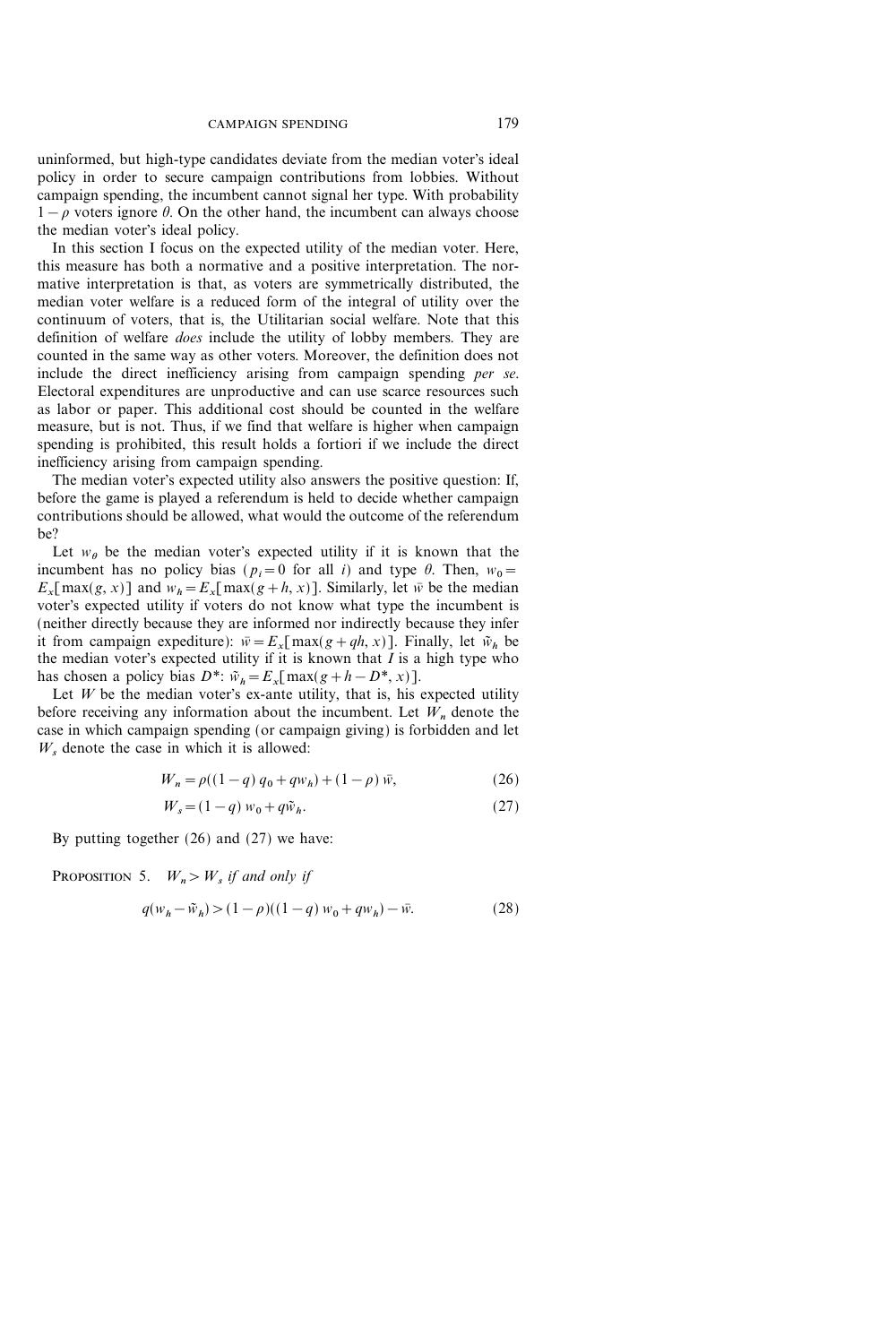## 180 ANDREA PRAT

The left-hand side of (28) represents the expected cost for the median voter of allowing campaign spending, while the right-hand side represents the expected benefit. The expected cost is the difference between having a high-type incumbent with no policy bias and a high-type incumbent with  $D^*$ . The q indicates that this cost is not sustained when the incumbent is low-type. The expected benefit comes from the ability of discriminating between high-types and low-types. It is immediate to see that it is always positive. The benefit is pre-multiplied by  $(1-\rho)$  because if voters receive direct information, they can discriminate between high-types and low-types anyway.

Both sides of (28) are decreasing in the probability that voters are informed:  $\rho$ . The expected cost is decreasing because  $D^*$  is decreasing in  $\rho$ . The expected benefit is decreasing because campaign spending is useful only when voters do not receive information directly. Therefore, Proposition 5 does not tell us whether the inequality  $W_s > W_n$  is more likely to hold for low  $\rho$ 's or for high  $\rho$ 's. However, we can prove the following:

PROPOSITION 6. For any g and h, if  $\rho$  is small enough, then  $W_n > W_s$ .

*Proof.* From Proposition 5, 
$$
\lim_{\rho \to 0} (W_n - W_s) > 0
$$
 if

$$
\lim_{\rho \to 0} \left[ q(w_h - \tilde{w}_h) - (1 - \rho)((1 - q) w_0 + qw_h) - \bar{w} \right] > 0
$$

which—as  $w_0$ ,  $w_h$ , and  $\bar{w}$  do not depend on  $\rho$ —is equivalent to

$$
\bar{w} - (1 - q) w_0 - q \lim_{\rho \to 0} \tilde{w}_h > 0.
$$
 (29)

Consider (25) and take the limit as  $\rho \rightarrow 0$ . The left-hand side is unchanged. The right-hand side tends to  $F(g+h-D^*)$ . We have that

$$
\lim_{\rho \to 0} F(g + h - D^*) = F(g)
$$

$$
\lim_{\rho \to 0} (g + h - D^*) = g
$$

$$
\lim_{\rho \to 0} E_x[\max(g + h - D^*, x)] = E_x[\max(g, x)]
$$

$$
\lim_{\rho \to 0} \tilde{w}_h = w_0.
$$

Thus, (29) reduces to  $\bar{w} > w_0$ , which is true because  $h > 0$ .

If voters are unlikely to receive direct information, then welfare is higher if campaign spending is forbidden. This may seem surprising because campaign spending brings the highest informational benefit when voters are the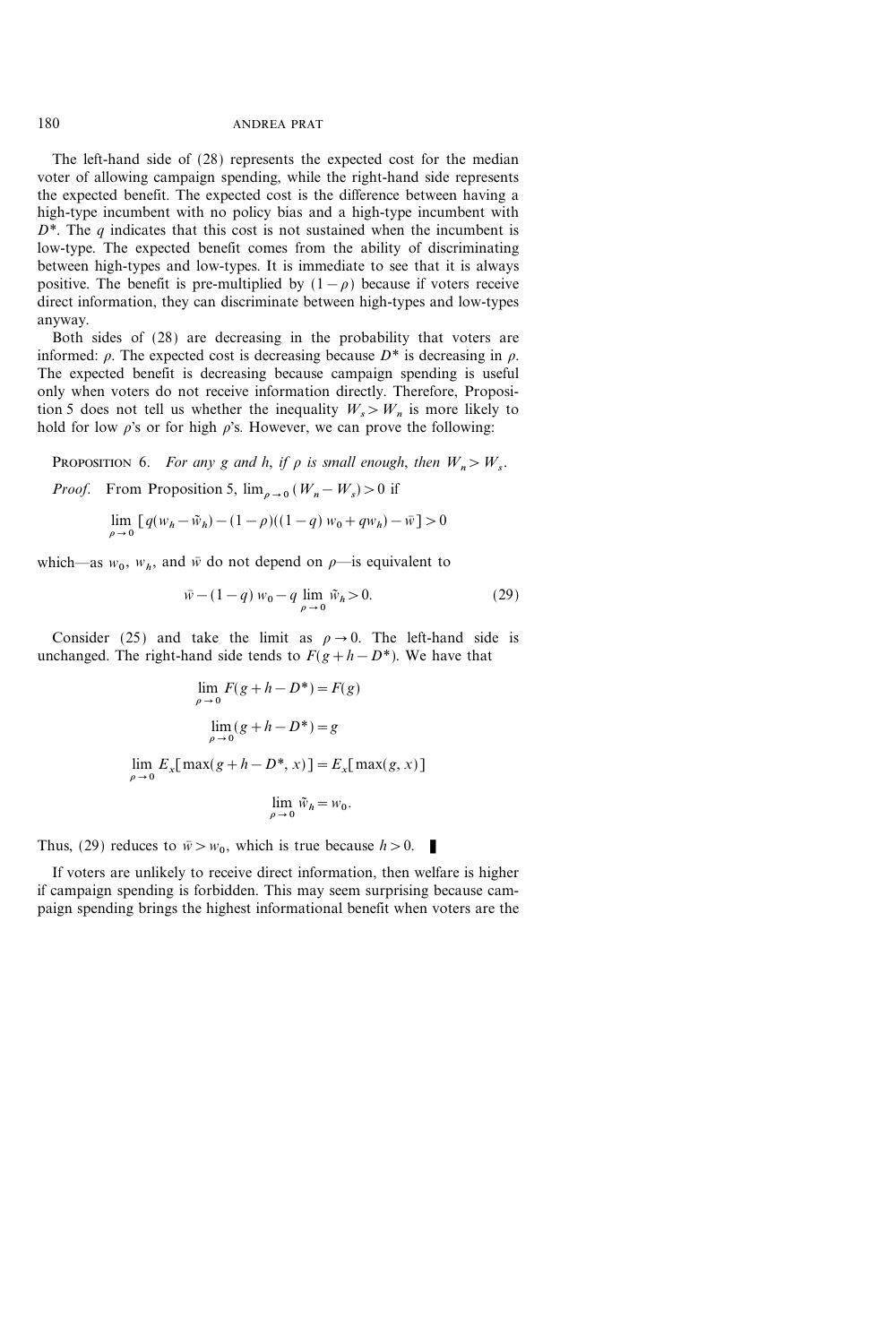least informed. However, also the policy bias associated with campaign spending is at its highest when voters are least informed. If voters are unlikely to get a direct signal about the incumbent's type, then a low-type incumbent has a high incentive to mimick a high type. In the limit, as  $\rho$ tends to zero, the benefit from campaign spending is equal for a low type and for a high type. To separate herself from the low type, the high type must "burn" through policy bias the whole benefit of being revealed as a high-type, that is, h.

One may wonder about the rationality of voters: if campaign spending reduces their welfare, why don't they just refuse to listen to it? Unfortunately, they cannot commit before the election to disregard electoral advertising. Once the incumbent has sustained the expenditure, it is in the interest of voters to extract as much information as they can. This negative welfare effect due to the impossibility of committing not to use a costly signal has a parallel in other signaling games such as Akerlof's [1] rat race.

## 6. THE OBSERVED EFFECTIVENESS OF CAMPAIGN SPENDING

Several authors have estimated the effect of campaign spending on voting behavior (for a survey, see Levitt [25]). Various datasets and econometric methodologies have been used. The vast majority of these studies suggest that campaign expenditures by an incumbent have very little influence on the incumbent's probability of re-election. For instance, Levitt [24] cannot reject the null hypothesis that campaign spending has no effect at all on election outcome. Although most of these studies use US data, Palda and Palda [29] find analogous results for French legislative elections.

This section examines this somewhat surprising empirical finding in the light of the present model. As we will see, the fact that the observed effectiveness of campaign spending is low has stark welfare implications.

Consider a political environment that behaves according to the game theoretical model described so far. An external observer ignores the underlying parameters as well as the function  $F(\cdot)$ . The only data the observer has are election outcomes and campaign spending. Because the model is binary, only two levels of campaign spending will be observed: 0 and  $a^*$ . By regressing election outcomes on campaign spending, the observer obtains the gross effectiveness of campaign spending. The effectiveness is called "gross" because it overlooks the fact that spending and policy are determined together. In our binary model the gross effectiveness of campaign spending consists of two election probabilities: one when  $a=0$ , which we denote with  $\Psi_0$ , and one when  $a = a^*$ , which we denote with  $\Psi_n$ .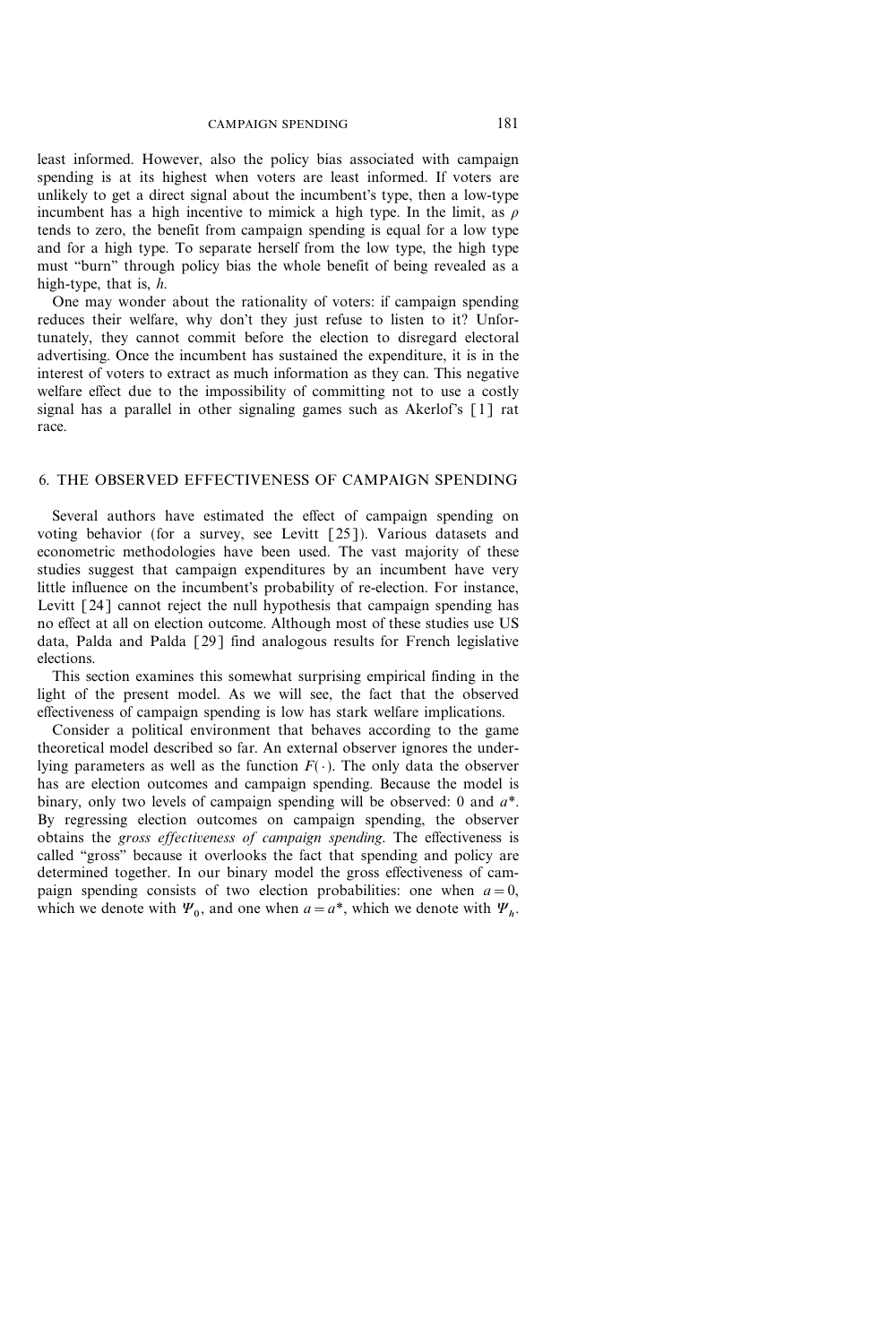Based on these two election probabilities, what conclusions can the observer draw about median voter welfare?<sup>16</sup>

PROPOSITION 7. Suppose that  $h \gg 0$ , there exists a  $k > 0$  such that if  $\Psi_h-\psi_0>k$  then  $W_n>W_s$ .

*Proof.* By Proposition 1, low-type incumbents choose  $a=0$  and high types choose  $a=a^*$ . Thus, by (17) and (20),

$$
\Psi_0 = e_0(0) = F(g),
$$
  

$$
\Psi_h = e_h(a^*) = F(g + h - D^*).
$$

Therefore,  $\Psi_h - \Psi_0$  implies  $F(g+h-D^*) \to F(g)$ . The result that  $W_n > W_s$ can now be derived as in the proof of Proposition 6.  $\blacksquare$ 

The intuition for Proposition 7 is straightforward. If one observes a low gross effectiveness of campaign spending, one should conclude that, in the eyes of the median voter, most of the informational benefit of spending is offset by the policy bias needed to raise contributions. Then, it is as if voters were faced with two types of candidates: low types with no policy bias and high types with a bias which almost makes up the difference between a high type and a low type. This situation is certainly worse than the situation without contributions. There, voters are faced with "average" candidates with no policy bias.

In this model a low observed effectiveness of campaign spending does not mean that spending is useless. Electoral expenditures still provide voters with valuable information. Unfortunately, the policy bias needed to raise contributions more than offsets the informational benefit. If we observe a low effectiveness, we should infer that the political system is in the rat race dilemma discussed in the end of the previous section. In such circumstances, forbidding campaign spending improves median voter welfare.

### 7. CONCLUSIONS

In this paper, I have attempted to build a coherent story of campaign advertising as money burning. However, campaign giving is only one of the activities of lobbies (Schlozman and Tierney [32]). Lobbies also provide information to policy makers and keep their members informed on the political process. This activity includes the possibility of suggesting to their

 $16$  I assume however that the parameter g is constant across observations. This can be achieved in panel data such as those used by Levitt.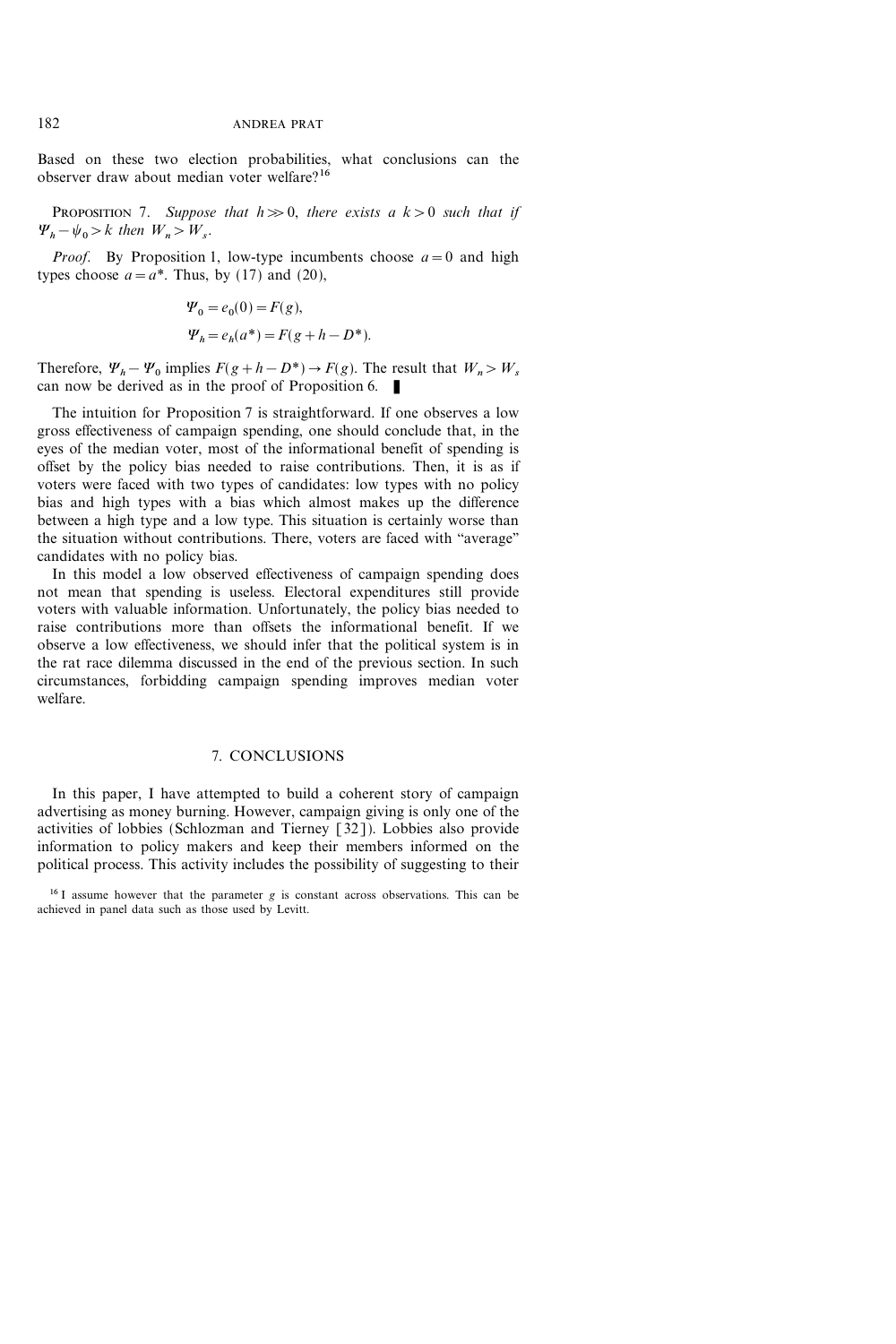members who to vote for, that is, to *endorse* candidates, which is studied by Grossman and Helpman [17].

Both the present model and Grossman and Helpman's model are signalling games. In their model, some credible direct information communication between lobbies and voters is possible. That is because the optimal policy for the lobby and the optimal policy for the median voter both depend on the state of the world, which is a random variable. This partial congruence of interests may allow for some meaningful cheap talk a la Crawford and Sobel [12]. Instead, in my model the optimal policy for the voter is independent of the private information of lobbies because it is fixed at zero. Moreover, the lobby does not care about valence. This excludes the possibility of cheap talk. Thus, the present paper and Grossman–Helpman's look at two polar cases: only money burning and only cheap talk.

Yet, there is a continuum between these two extremes. Suppose that in my model lobbies also benefit directly from the valence of the candidate. If they care about valence much more than about policy, then cheap talk is enough and lobbies would just be able to indicate to voters which candidate they should elect. If they have only a limited interest in valence, then money burning still plays a role. Lobbies still use political contributions to steer policy in their preferred direction. However, they are willing to give more to a high-valence candidate than to a low-valence candidate because of their concern for valence.

Another limitation of the present model is that it does not include political parties. Especially in Europe, campaign finance is often managed by parties. Party leaders receive contributions (whether public financing, legal private funds, or illegal private funds) and make political expenditures on behalf of candidates of that party. The signaling role of expenditures is mediated by the signaling role of parties (Caillaud and Tirole [10]). It would be important to examine the interaction between the two types of signals.

## APPENDIX: PROOFS

Proof of Proposition 1. Lobbies on i offer truthful contribution schedules

$$
c_i^L(p_i) = \max(0, k_i^L(-(1+\varepsilon) p_i - \pi_i^L))
$$
\n(30)

$$
c_i^R(p_i) = \max(0, k_i^R((1 - \varepsilon) p_i - \pi_i^R)),
$$
\n(31)

where  $\pi_i^L$  and  $\pi_i^R$  are constants.

We now combine Lemma 3 (see statement and proof below) and minimization problem (4) to determine the policy vector  $p^*$  that is optimal for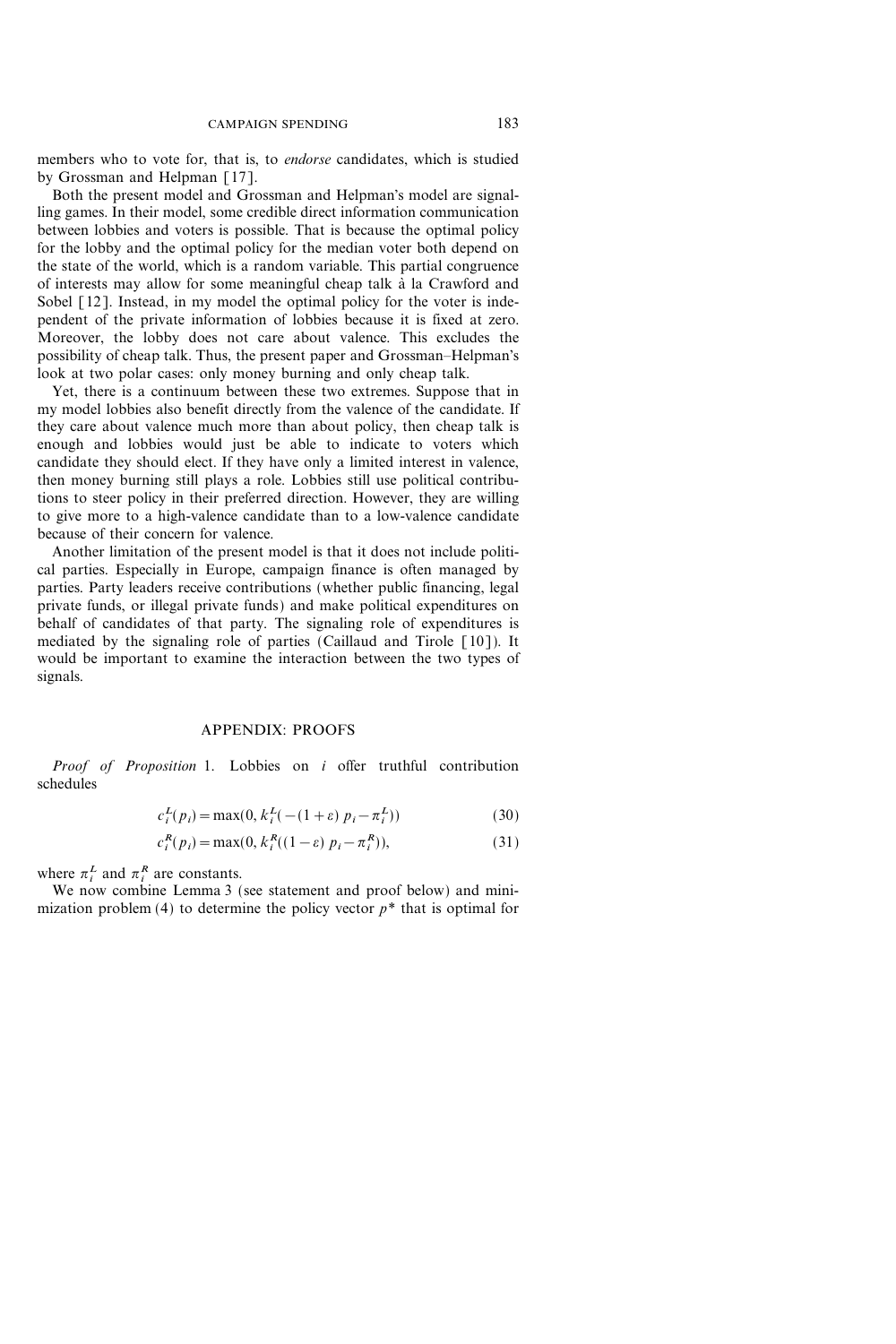I given a and given the contribution schedules of all lobbies. Let  $c_i(p)$   $\equiv$  $c_i^R(p) + c_i^L(p)$ . Then, from Lemma 3,

$$
c_p(p_i^*) = \frac{\lambda(1+\varepsilon)^2}{4} \left[ (k_i^L)^2 + (k_i^R)^2 \right].
$$
 (32)

By summing (32) over *i* and by recalling that  $\sum_{i=1}^{n} c_i(p_i^*) = a$ ,

$$
\lambda = \frac{4a}{(1+\varepsilon)^2 \sum_{i=1}^n \left[ (k_i^L)^2 + (k_i^R)^2 \right]},
$$
\n(33)

which shows that  $\lambda > 0$ . From (30) and (31), we have that I's first-order condition for dimension  $i$  is

$$
p_i^* = \frac{\lambda(1+\varepsilon)(k_i^R - k_i^L)}{2}.
$$
 (34)

If we substitute  $(33)$  into  $(34)$ , we have

$$
p_i^* = \frac{2a(k_i^R - k_i^L)}{(1 + \varepsilon) \sum_{i=1}^n \left[ (k_i^L)^2 + (k_i^R)^2 \right]}.
$$

By summing over policy dimensions, the proposition is proven.

Statement and Proof of Lemma 3

LEMMA 3. Given  $\lambda > 0$  and  $\varepsilon$ , in the common agency game on policy dimension i defined by (7) and (8), there exists a unique truthful equilibrium. In the truthful equilibrium, contribution schedules are as in (30) and (31) with

$$
\pi_i^L = \frac{\lambda (1 + \varepsilon)^2}{4} \left[ (k_i^R - k_i^L)^2 - (k_i^R)^2 \right],
$$
  

$$
\pi_i^R = \frac{\lambda (1 + \varepsilon)^2}{4} \left[ (k_i^R - k_i^L)^2 - (k_i^L)^2 \right];
$$

and I chooses policy

$$
p_i^* = \frac{\lambda(1+\varepsilon)}{2} \left( k_i^R - k_i^L \right).
$$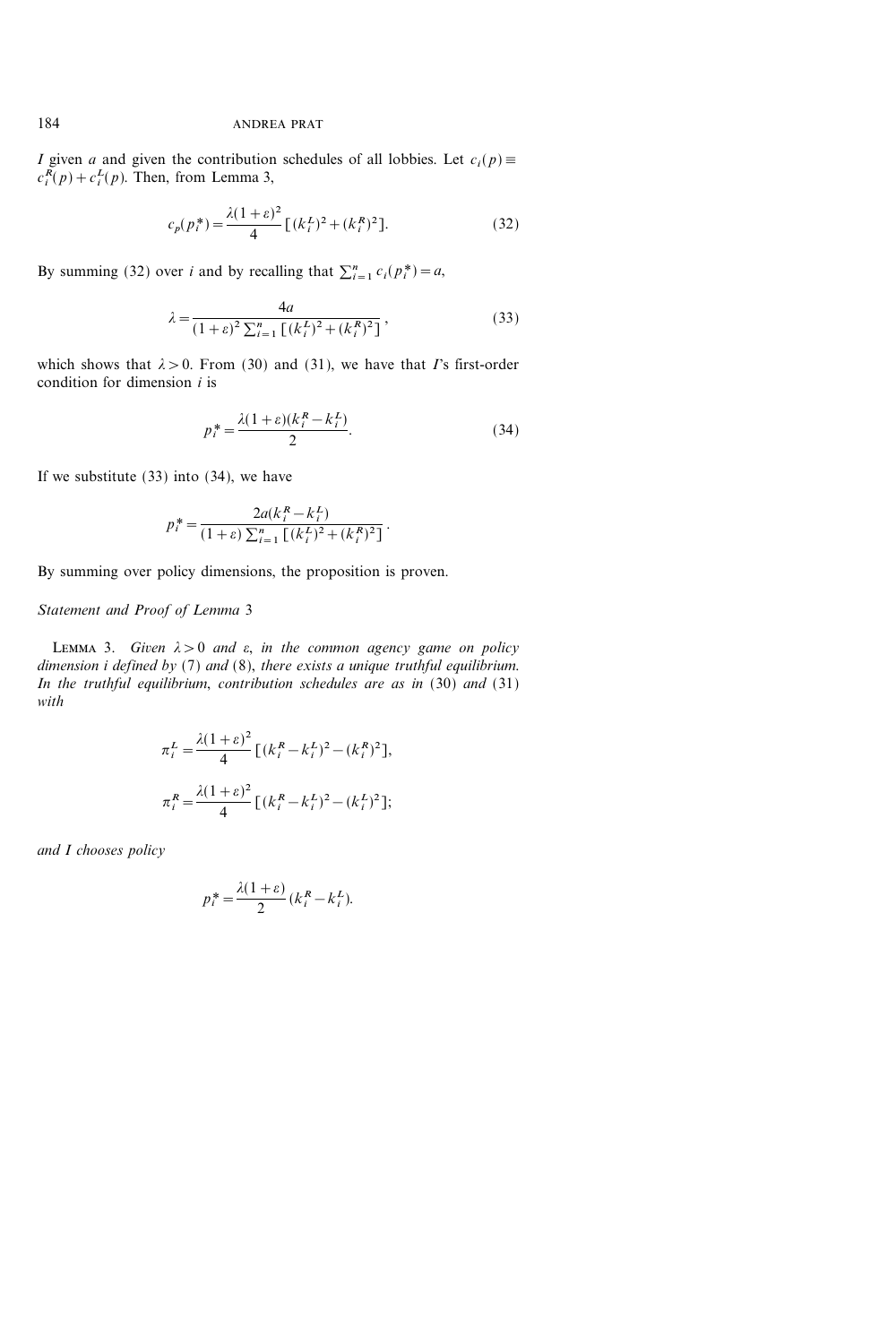*Proof.* By (30) and (31),

$$
\hat{p} \equiv \underset{p_i}{\operatorname{argmax}} \ \lambda \big[ c_i^R(p_i) + c_i^L(p_i) \big] - p_i^2 = \frac{\lambda (1 + \varepsilon)}{2} \left( k_i^R - k_i^L \right)
$$
\n
$$
p_i^R \equiv \underset{p_i}{\operatorname{argmax}} \ \lambda c_i^R(p_i) - p_i^2 = \frac{\lambda (1 + \varepsilon)}{2} \, k_i^R
$$
\n
$$
p_i^L \equiv \underset{p_i}{\operatorname{argmax}} \ \lambda c_i^L(p_i) - p_i^2 = -\frac{\lambda (1 + \varepsilon)}{2} \, k_i^L.
$$

Suppose that  $c_i^R(\hat{p}_i)$ ,  $c_i^L(\hat{p}_i)$ ,  $c_i^R(p_i^R)$ , and  $c_i^R(p_i^L)$  are all nonnegative (we will check later that this is indeed the case). Then we can disregard the nonnegativity constraints in (30) and (31) and we have

$$
c_i^R(\hat{p}_i) = \frac{\lambda (1+\varepsilon)^2}{2} k_i^R(k_i^R - k_i^L) - \pi_i^R,
$$
\n(35)

$$
c_i^L(\hat{p}_i) = -\frac{\lambda(1+\varepsilon)^2}{2} k_i^L(k_i^R - k_i^L) - \pi_i^L,
$$
\n(36)

$$
c_i^R(p_i^R) = \frac{\lambda(1+\varepsilon)^2}{2} (k_i^R)^2 - \pi_i^R,
$$
\n(37)

$$
c_i^L(p_i^L) = \frac{\lambda(1+\varepsilon)^2}{2} (k_i^L)^2 - \pi_i^L.
$$
 (38)

To find  $\pi_i^L$  and  $\pi_i^R$ , we apply Dixit, Grossman, and Helpman [15, Proposition 4]. Truthful equilibria satisfy

$$
\max_{p_i} \lambda [c_i^R(p_i) + c_i^L(p_i)] - p_i^2 = \max_{p_i} \lambda c_i^R(p_i) - p_i^2 = \max_{p_i} \lambda c_i^L(p_i) - p_i^2,
$$

which corresponds to

$$
\lambda [c_i^R(\hat{p}_i) + c_i^L(\hat{p}_i)] - (\hat{p}_i)^2 = \lambda c_i^R(p_i^R) - (p_i^R)^2 = \lambda c_i^L(p_i^L) - (p_i^L)^2. \tag{39}
$$

By substituting  $(35)$ ,  $(36)$ ,  $(37)$ , and  $(38)$  into  $(39)$ , we have a system of two equation in two unknowns,  $\pi_i^R$  and  $\pi_i^L$ :

$$
\frac{\lambda^2 (1+\varepsilon)^2}{4} (k_i^R - k_i^L)^2 - \pi_i^R - \pi_i^L = \frac{\lambda^2 (1+\varepsilon)^2}{4} (k_i^R)^2 - \pi_i^R
$$

$$
= \frac{\lambda^2 (1+\varepsilon)^2}{4} (k_i^L)^2 - \pi_i^L.
$$

Provided that  $\lambda > 0$ , the statement of the lemma is proven.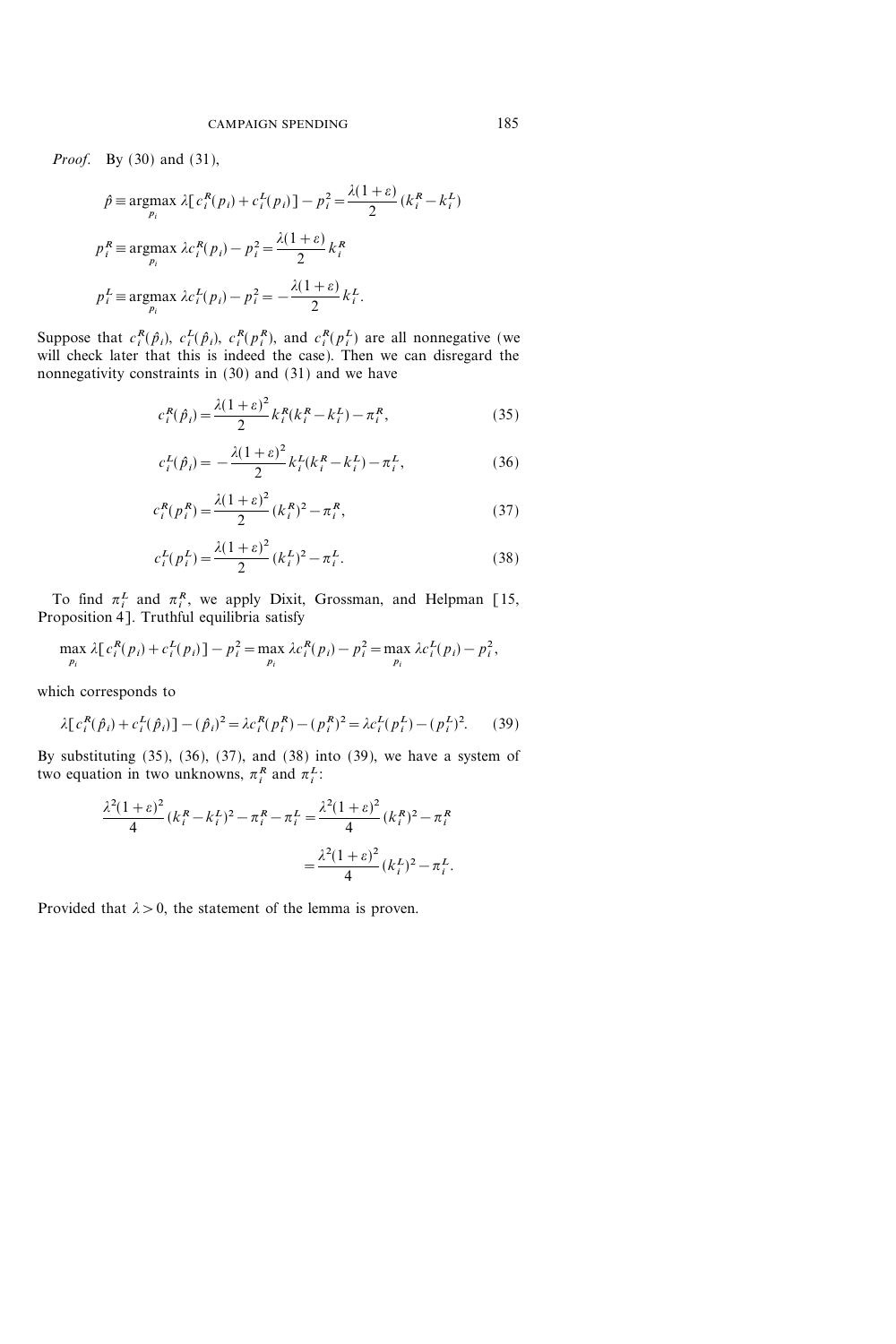### 186 ANDREA PRAT

It remains to check that  $c_i^R(\hat{p}_i)$ ,  $c_i^L(\hat{p}_i)$ ,  $c_i^R(p_i^R)$ , and  $c_i^R(p_i^L)$  are indeed nonnegative. By substituting  $\pi_i^R$  and  $\pi_i^L$  in (35), (36), (37), and (38), we have

$$
c_i^R(\hat{p}_i) = \frac{\lambda(1+\varepsilon)^2}{4} (k_i^R)^2 > 0,
$$
  
\n
$$
c_i^L(\hat{p}_i) = \frac{\lambda(1+\varepsilon)^2}{4} (k_i^L)^2 > 0,
$$
  
\n
$$
c_i^R(p_i^R) = \frac{\lambda(1+\varepsilon)^2}{4} [(k_i^R)^2 + k_i^R k_i^L] > 0,
$$
  
\n
$$
c_i^L(p_i^L) = \frac{\lambda(1+\varepsilon)^2}{4} [(k_i^L)^2 + k_i^R k_i^L] > 0.
$$

By (30) and (31), this also proves that  $c_i^R(\cdot)$  is differentiable on an open interval containing  $\hat{p}_i$  and  $p_i^R$  and that  $c_i^L(\cdot)$  is differentiable on an open interval containing  $\hat{p}_i$  and  $p_i^L$ .

Proof of Lemma 2. Equations (15) and (16) rewrite as

$$
\rho F(g - D_0(a^*)) + (1 - \rho) F(g + h - D_h(a^*)) = F(g) \tag{40}
$$

$$
F(g + h - D_h(a^*)) \ge \rho F(g + h) + (1 - \rho) F(g); \tag{41}
$$

Concavity of  $F(\cdot)$  and nonnegativity of  $D_h(a^*)$  imply

$$
F(g + h - D_h(a^*)) - F(g - D_h(a^*)) \ge F(g + h) - F(g)
$$

which (because, from Proposition 1,  $D_h(a^*) \le D_0(a^*)$ ) implies

$$
F(g+h-D_h(a^*))-F(g-D_0(a^*))\geqslant F(g+h)-F(g).
$$

Multiply both sides of the latter inequality by  $\rho$  and add the resulting inequality to (40). The result is (41).

*Proof of Proposition* 3. In a pooling equilibrium, from (10), if  $a=0$ , I's probability of election is given by

$$
e_0(0) = \rho F(g) + (1 - \rho) F(g + qh)
$$
  

$$
e_h(0) = \rho F(g + h) + (1 - \rho) F(g + qh).
$$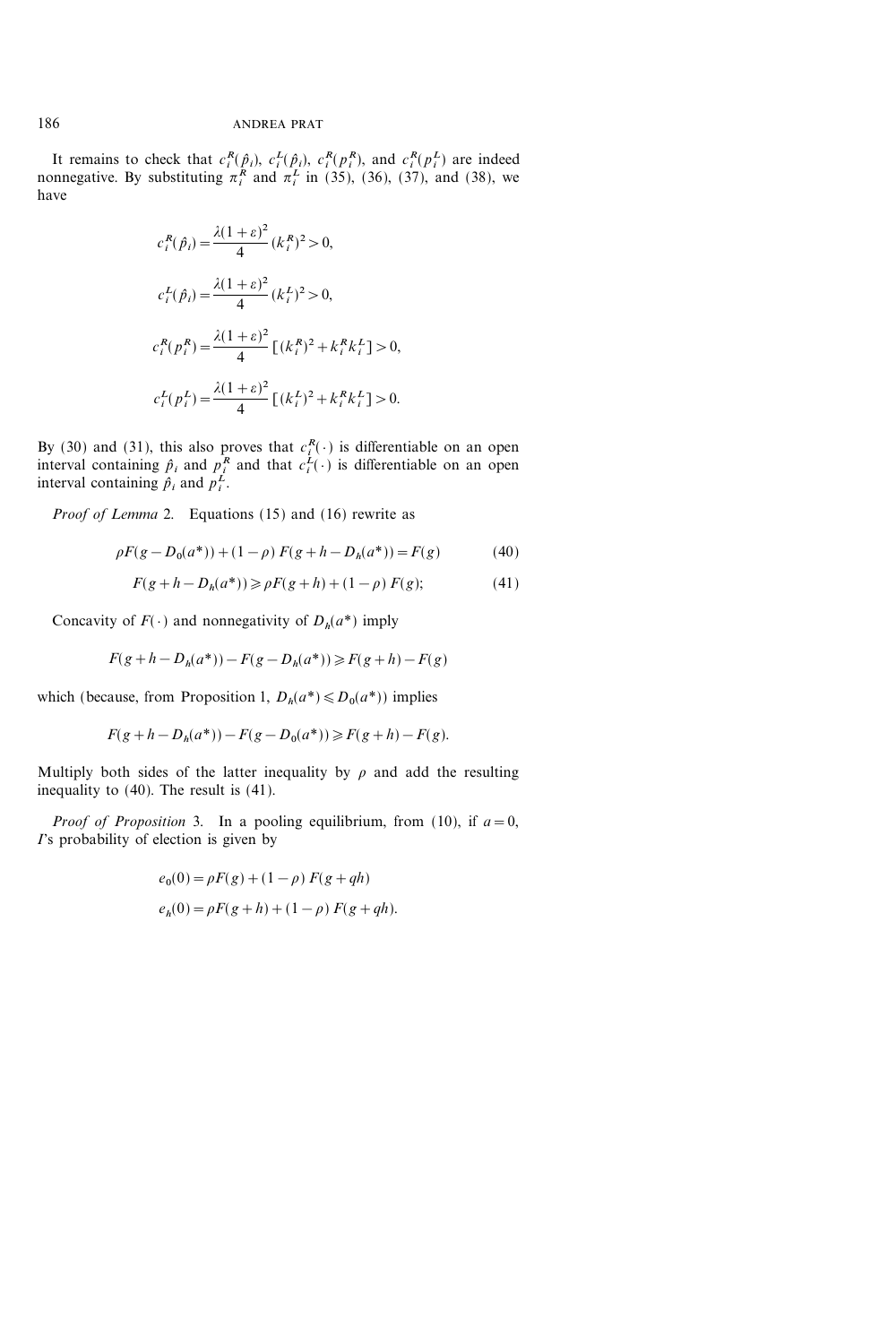Consider the deviation  $a = a'$  and suppose voters (if uninformed) believe that an incumbent with  $a'$  must be a high type. Then,

$$
e_0(a') = \rho F(g - D_0(a')) + (1 - \rho) F(g + h - D_h(a'))
$$
  

$$
e_h(a') = \rho F(g + h - D_h(a')) + (1 - \rho) F(g + h - D_h(a')).
$$

The deviation is profitable for a high type but not for a low type if  $e_0(0) \ge$  $e_0(a')$  and  $e_0(0) < e_0(a')$ , which is true if

$$
\rho(F(g) - F(g - D_0(a'))) = (1 - \rho)(F(g + h - D_h(a')) - F(g + qh))(1 - \rho)(F(g + h - D_h(a')) - F(g + qh)) \ge \rho(F(g + h) - F(g + h - D_h(a'))).
$$

From this point on, the proof proceeds as in Lemma 2. It is proven that such  $a'$  exists and, therefore, that the pooling equilibrium does not survive the Intuitive Criterion.

Proof of Proposition 4. Let

$$
\psi(D^*, \rho) \equiv \rho F\left(g - \frac{1 + F(g + h - D^*)}{1 + F(g)} D^*\right) \n+ (1 - \rho) F(g + h - D^*) - F(g).
$$

From the fact that  $F(g-D_0) < F(g+h-D^*)$ , we see that  $\frac{\partial \psi}{\partial \rho} < 0$ . Also, as both  $F(g-D_0)$  and  $F(g+h-D^*)$  are decreasing in  $D^*$  (it is easy to see that concavity of F implies  $\frac{d}{dD^*}((1+F(g+h-D^*)) D^*) > 0$ ,  $\frac{\partial \psi}{\partial D^*} < 0$ . By the Implicit Function Theorem,

$$
\frac{dD^*}{d\rho} = -\frac{\frac{\partial \psi}{\partial \rho}}{\frac{\partial \psi}{\partial D^*}} < 0.
$$

From (24), we see that  $\frac{da^*}{dD^*} > 0$ , which implies that

$$
\frac{da^*}{d\rho} = \frac{da^*}{dD^*} \frac{dD^*}{d\rho} < 0.
$$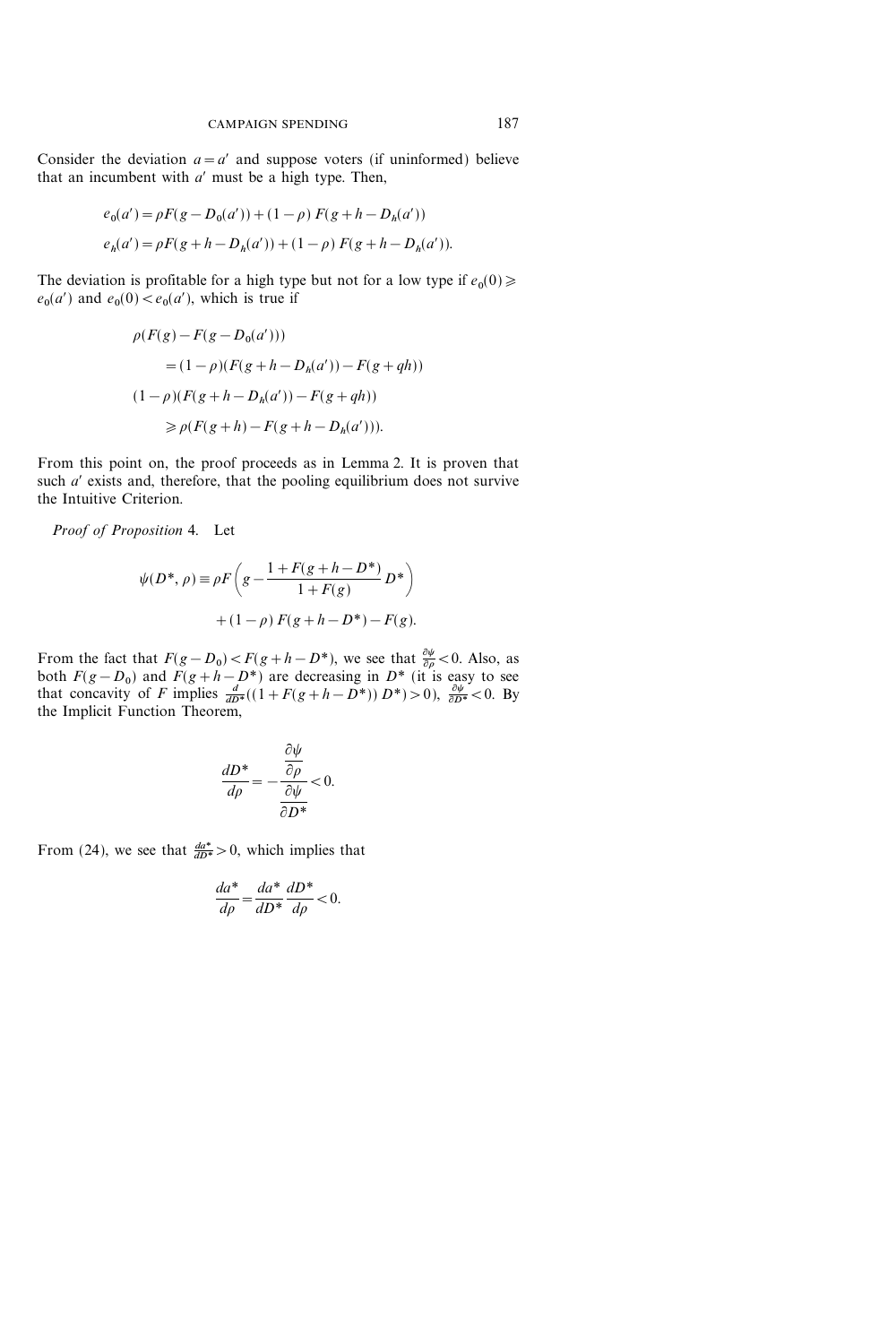## 188 ANDREA PRAT

#### **REFERENCES**

- 1. G. Akerlof, The economics of caste and of the rat race and other woeful tales, Quart. J. Econ. 90 (1976), 599-617.
- 2. S. Ansolabehere and S. Iyengar, "Going Negative: How Political Advertisements Shrink and Polarize the Electorate,'' The Free Press, New York, 1996.
- 3. D. Austen-Smith, Interest groups, campaign contributions, and probabilistic voting, Public Choice 54 (1987), 123-139.
- 4. D. Austin-Smith, Rational consumers and irrational voters: A review essay on black hole tariffs and endogenous policy theory, *Econ. Polit.*  $3$  (1990), 73–92.
- 5. D. Austen-Smith, Strategic transmission of costly information, Econometrica 62 (1994), 955-963.
- 6. D. Austen-Smith, Campaign contributions and access, Am. Polit. Sci. Rev. 89 (1995), 566-581.
- 7. D. P. Baron, Electoral competition with informed and uniformed voters, Amer. Polit. Sci. Rev. 88 (1994), 33-47.
- 8. M. Bennedsen and S. E. Feldmann, "Persuasion through the Purse: How Political Contributions Crowd out Information,'' mimeo, Harvard University, 1998.
- 9. B. D. Bernheim and M. D. Whinston, Menu auctions, resource allocations, and economic influence, *Quart. J. Econ.* **101** (1986), 1-31.
- 10. B. Caillaud and J. Tirole, Parties as political intermediaries, in "ESF-EUI Conference on The Political Economy of Economic Policy,'' Florence, 1997.
- 11. I. Cho and D. Kreps, Signaling games and stable equilibria, Quart. J. Econ. 102 (1987), 179221.
- 12. V. Crawford and J. Sobel, Strategic information transmission, Econometrica 50 (1982), 1431-1453.
- 13. O. A. Davis, M. DeGroot, and M. J. Hinich, Social preference orderings and majority rule, Econometrica 40 (1972), 147-157.
- 14. D. Dharmapala, Campaign Contributions, Expenditures, and Rational Voting Behavior, mimeo, Australian National University, 1998.
- 15. A. Dixit, G. M. Grossman, and E. Helpman, Common agency and coordination: General theory and application to government policy making, *J. Polit. Econ.* 105 (1997), 753– 769.
- 16. J. Greenwood, "Representing Interests in the European Union," MacMillan, London, 1997.
- 17. G. M. Grossman and E. Helpman, Competing for endorsements, Amer. Econ. Rev. 89  $(1999)$ , 501-524.
- 18. G. M. Grossman and E. Helpman, Electoral competition and special interest policies, Rev. Econ. Stud. 63 (1996), 265-286.
- 19. R. E. Kihlstrom and M. H. Riordan, Advertising as a signal, J. Polit. Econ. 92 (1984), 427-450.
- 20. H. Konishi, M. Le Breton, and S. Weber, On coalition-proof nash equilibria in common agency games, *J. Econ. Theory* 85 (1999), 122-139.
- 21. J.-J. Laffont, and J. Tirole, "A Theory of Incentives in Procurement and Regulation," MIT Press, Cambridge/London, 1993.
- 22. D. Laussel and M. Le Breton, "The Structure of Equilibrium Payoffs in Common Agency: Applications," mimeo, Greqam, Université de la Mediterranée, 1997.
- 23. D. Laussel and M. Le Breton, "The Structure of Equilibrium Payoffs in Common Agency: Theory," mimeo, Gregam, Université de la Mediterrané, 1997.
- 24. S. D. Levitt, Using repeat challengers to estimate the effect of campaign spending on election outcomes in the US house, J. Polit. Econ. 102 (1994), 777-798.